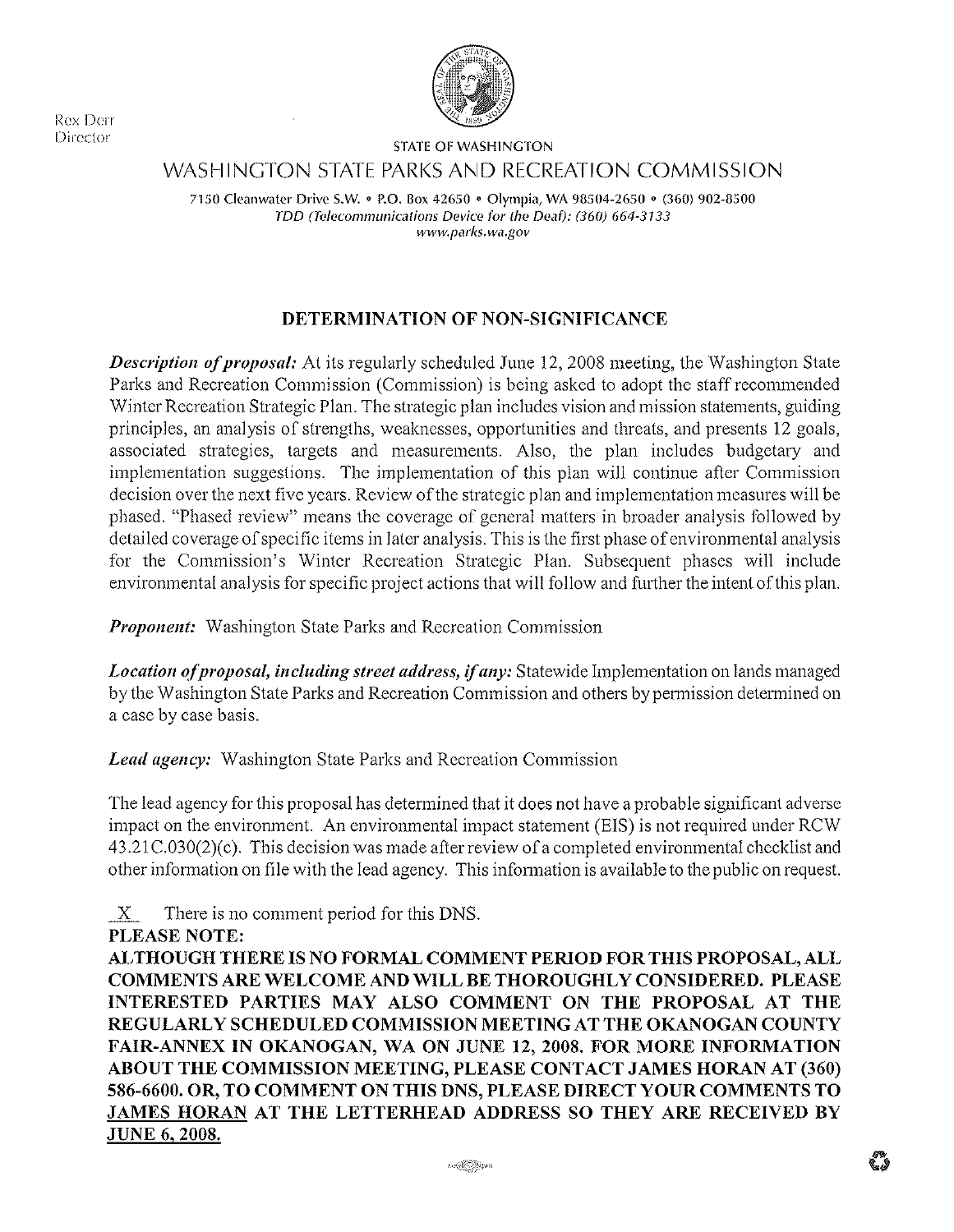| Responsible Official:<br>Position/Title | Chris Regan<br>Environmental Program Manager |                                        |  |  |
|-----------------------------------------|----------------------------------------------|----------------------------------------|--|--|
|                                         | <b>Phone:</b><br>FAX:                        | $(360)$ 902-8632<br>$(360) 664 - 0278$ |  |  |
|                                         | E-mail:                                      | chris.regan@parks.wa.gov               |  |  |
| Address                                 | 7150 Cleanwater Drive SW<br>PO Box 42650     |                                        |  |  |
|                                         | Olympia, WA 98504-2650                       |                                        |  |  |
|                                         |                                              |                                        |  |  |
| Date May 23, 2008                       | Signature                                    |                                        |  |  |

 $\cdot$ 

 $\sim$ 

 $\bar{z}$ 

"All V/ashington State Parks are developed and maintained for the enjoyment of all persons regardless of age, sex, creed, ethnic origin, or physical limitations."

There is no agency SEPA appeal; however, all comments are welcome and will be thoroughly considered

 $\bar{z}$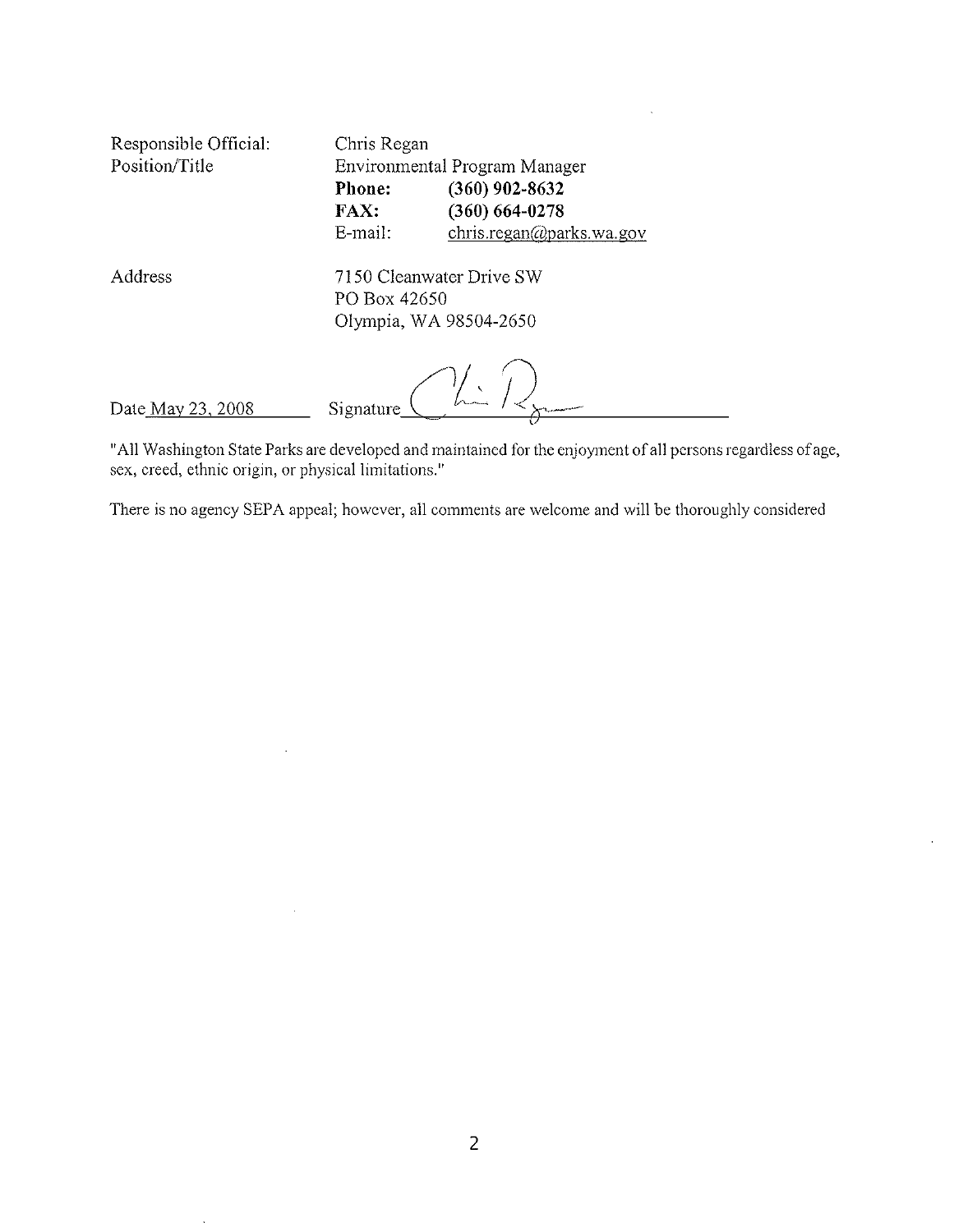#### A, Bøckground

# 1. Name of proposed project, if applicable:

Consideration of the proposed Winter Recreation Strategic Plan.

### 2. Name of applicant:

Washington State Parks and Recreation Commission

#### 3. Address and phone number of applicant and contact person:

James Horan, Cross State Programs Manager 7150 Cleanwater Drive, P.O. Box 42650, Olympia, WA 98504-2668 Phone: (360) 586-6600; E-mail: james.horan@parks.wa.gov

### 4. Date checklist prepared:

March - May, 2008

### 5. Agency requesting checklíst:

Washington State Parks and Recreation Commission

#### 6. Proposed timìng or schedule (ìnctuding phasìng, íf applícøble):

This checklist contains non-project SEPA analysis for the Winter Recreation Strategic Plan, which is scheduled for Commission consideration at the Commission's regularly scheduled June 12, 2008 Commission meeting in Okanogan, WA. Future project actions will include project specific SEPA analysis as appropriate.

Washington State Parks and Recreation Commission staff held seven public workshops during the planning process for this proposal:

- . April 21,7 to 9 p.m., in the north conference room at the REI Flagship Store, 222 Y ale Avenue, Seattle
- . April 23,7 to 9 p.m., in the Commons Area at Fairhaven Middle School, I l0 Park Ridge Road, Bellingham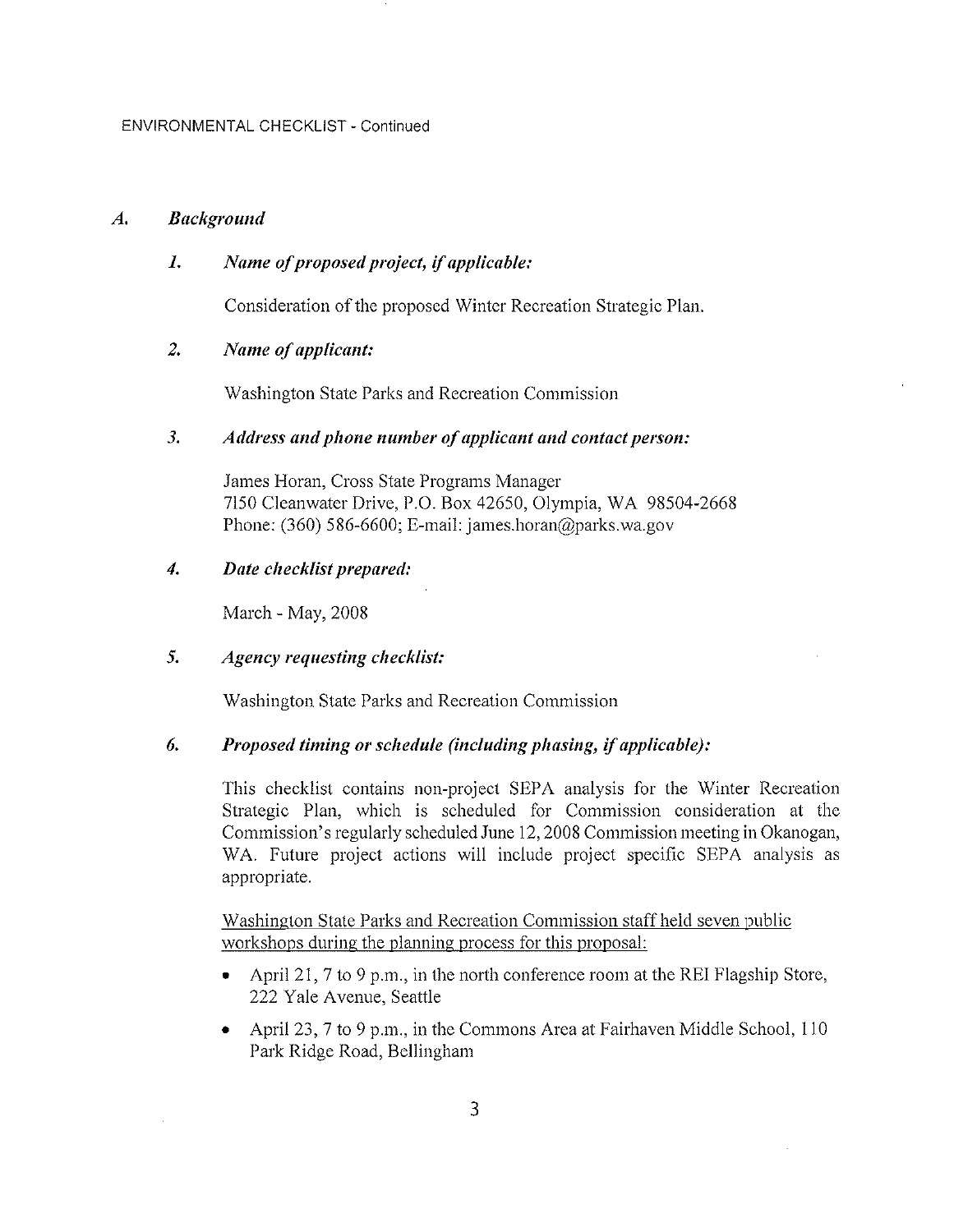#### ENVIRONMENTAL CHECKLIST - Continued

- April 24, 7 to 9 p.m., Vancouver Service Center, Clark Public Utilities Electric Center, 1200 Fort Vancouver Way, Vancouver
- . April 29,6:30 to 8:30 p.m., Downtown Yakima Library, 102 North Third Street, Yakima
- April 30, 7 to 9 p.m., in the Ice Age Conference Room, Washington State Parks and Recreation Commission Eastern Region Office,270 Ninth Street N.E. Suite 200, East Wenatchee
- . May 1,7 to 9 p.m., Moran Prairie Branch, Spokane County Library District, 6004 South Regal Street, Spokane
- May 5, 7 to 9 p.m., Dayton Memorial Library, Delany Room,  $109 S 3<sup>rd</sup> St.$ Dayton

Comments received during these meetings were considered and integrated, as appropriate, into the plan.

Implementation of the proposed plan will continue over the next five years, or until superseded. State Parks will request additional funding for suggested program and service improvements through capital and operational budget development, and will accomplish plan elements according to budget availability and local support. Impacts derived from future actions of the proposed plan will be described on a case by case basis as they occur. This action does not substantively change current management practices. Instead, the action publicizes and qualifies actions to be taken concerning responsibilities, priorities, and practices of managing snow-based public recreation activities on lands managed by the Washington State Parks and Recreation Commission and other lands accessed for winter recreation with permission of other public and private land managing authorities.

#### Do you have any plans for future additions, expansion, or further activity related to or connected wíth thís proposøl? If yes, explaín. 7.

As described above, the Washington State Parks and Recreation Commission is being asked to adopt the proposed Winter Recreation Strategic Plan, which will set policy to guide management of snow-based winter recreational services until superseded. Specific management implementation would occur immediately through budget development and the development of any specific local area plans. The plan calls for implementation to occur with the input of advisory committee and park staff, other public agencies participating in the program, and with input from the public.

#### List any environmental information you know about that has been prepared, or 8.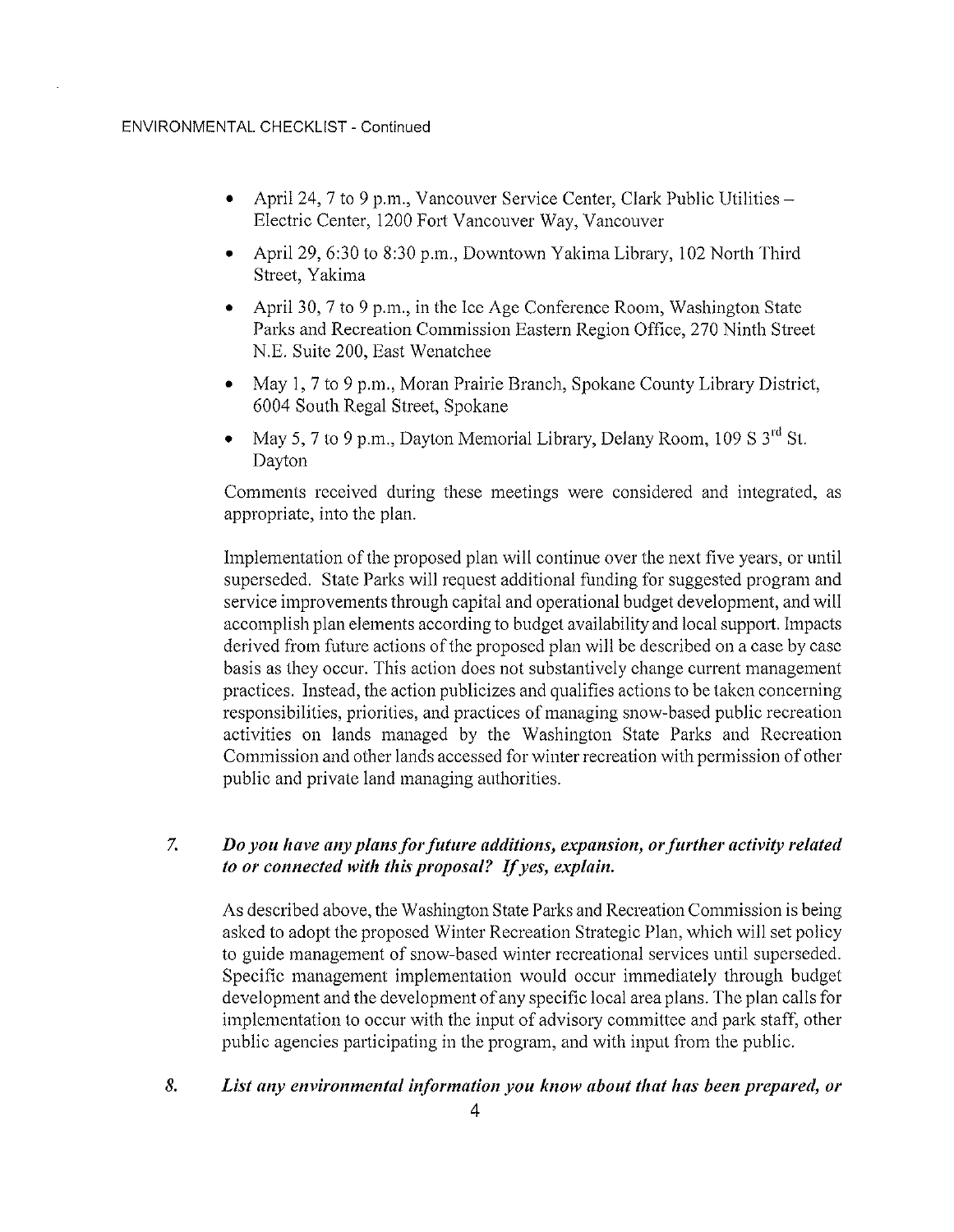## will be prepared, directly related to this proposal:

- Washington Department of Natural Resources. 2007. State of Washington  $\bullet$ Natural Heritage Program, data system search.
- Washington State Department of Fish and Wildlife. 2007 Priority Habitats and  $\bullet$ Species Program. http://www.wdfw.wa.gov/wlm/diversty/soc/soc.htm.
- Washington State Parks and Recreation Commission. 1998. Cultural Resources Management Policy. September 18.

#### 9. Do you know whether applications are pending for governmental approvals of other proposals directly affecting the property covered by your proposal? If yes, explain.

The plan concerns State Parks' management of the Winter Recreation Program, which includes properties owned by others, but managed under agreements by State Parks. There is a possibility other agencies may be undertaking their own planning efforts, including the USFS Forest Recreation plans, and plans by the Washington State Department of Natural Resources and the Washington State Department of Fish and Wildlife.

#### 10. List any government approvals or permits that will be needed for your proposal, if known.

The Washington State Parks and Recreation Commission must approve the strategic plan. Specific implementation may require further SEPA review; NEPA review; archaeological and historic preservation review; shoreline management act review; floodplain management review; Critical Areas review; Hydraulic Project Approval; design review for wildlife passage; zoning consideration through GMA; Columbia River Gorge National Scenic Area review; and/or Building Code evaluation.

#### $II.$ Give brief, complete description of your proposal, including the proposed uses and the size of the project and site. There are several questions later in this checklist that ask you to describe certain aspects of your proposal. You do not need to repeat those answers on this page. (Lead agencies may modify this form to include additional specific information on project description.)

At its regularly scheduled June 12, 2008 meeting, the Washington State Parks and Recreation Commission is being asked to adopt the staff recommended Winter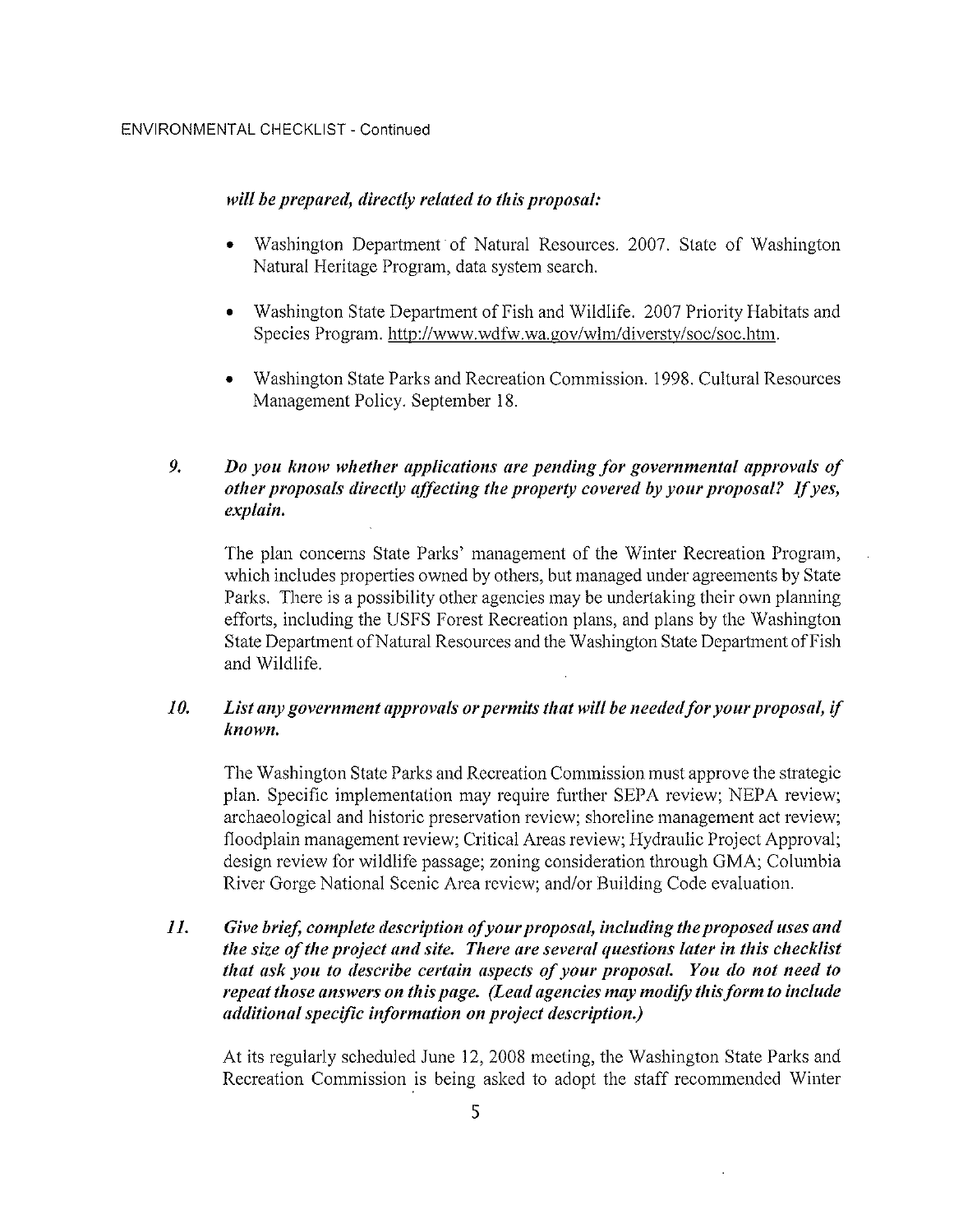Recreation Strategic Plan (available upon request or on the internet at http://www.parks.wa.gov/winter/strategy.asp). The plan includes vision and mission statements, guiding principles, an analysis of strengths, weaknesses, opportunities and threats, and presents 12 goals, associated strategies, targets and measurements. Also, the plan includes budgetary and implementation suggestions. Implementation of the plan and development of any ensuing local area plans will begin after Commission decision. Review of the strategic plan and implementation measures will be phased. "Phased review" means the coverage of general matters in broader analysis followed by detailed coverage of specific items in later analysis. This is the first phase of environmental analysis for the Commission's Winter Recreation Strategic Plan. Subsequent phases will include environmental analysis for specific project actions that will follow and further the intent of this plan.

 $12.$ Location of the proposal. Give sufficient information for a person to understand the precise location of your proposed project, including a street address, if any, and section, township and range, if known. If a proposal would occur over a range of area, provide the range or boundaries of the site(s). Provide a legal description. site plan, vicinity map and topographic map, if reasonably available. While you should submit any plans required by the agency, you are not required to duplicate maps or detailed plans submitted with any permit applications related to this checklist.

This decision may impact State Parks' managed lands statewide and lands owned by others by permission, which include 120 Sno-Parks located throughout the state, and the trail systems to which the Sno-Parks provide access.

#### $B$ . **Environmental Elements**

 $I_{\bullet}$ Earth

#### General description of the site (underline one): Flat, rolling, hilly, steep  $\mathfrak{a}.$ slopes, mountainous, other:

Areas addressed by the plan typically receive sufficient snow accumulation to attract winter recreation activities, including cross country skiing, snowmobiling, snow shoeing, dog sledding, ski joring (skier towed by dog), or snow play. Accordingly, areas affected are generally in mountainous areas above 2500 feet in elevation. The type and level of activity varies by site.

#### b. What is the steepest slope in the site (approximate percent slope)?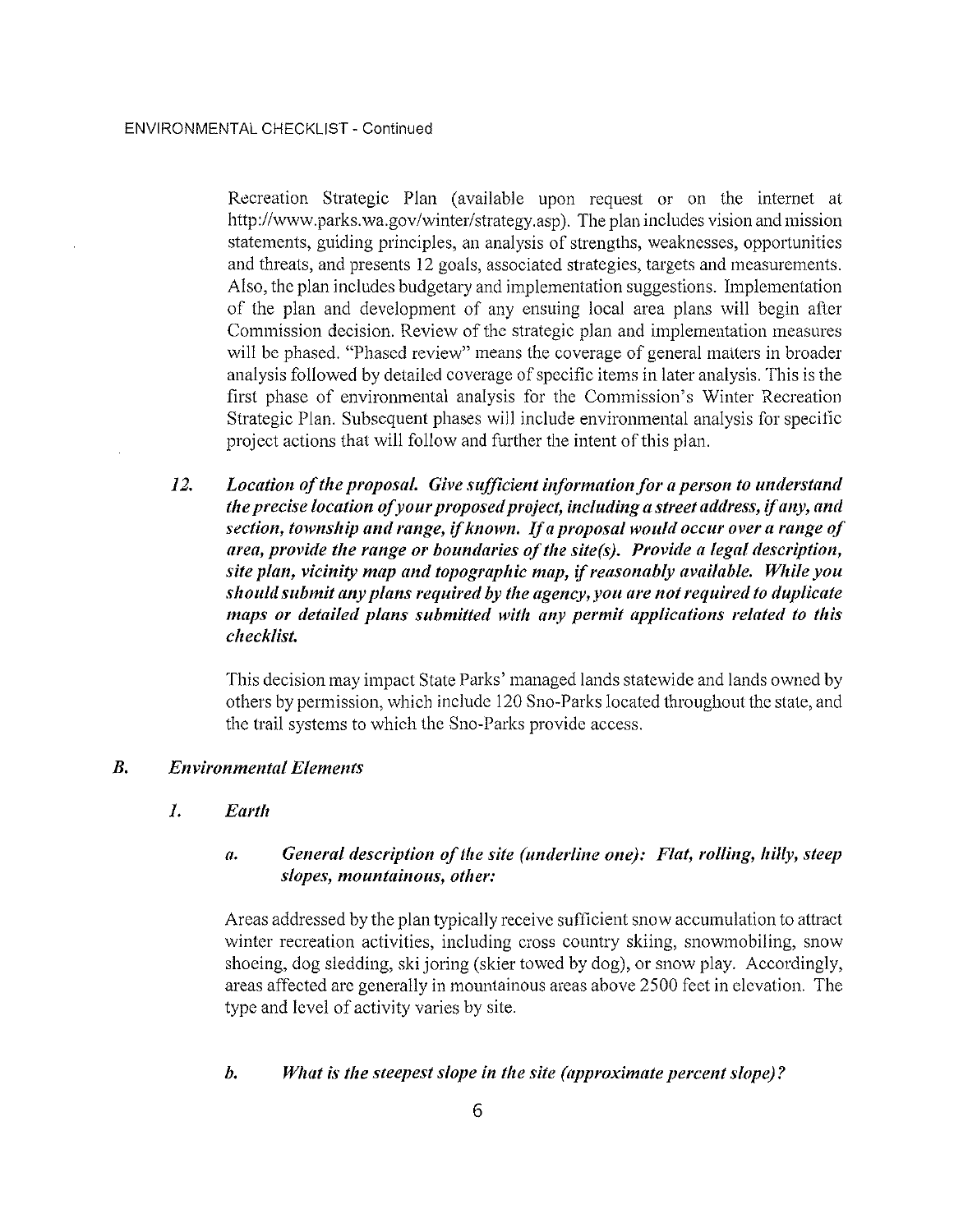Sno-Park parking areas are usually level. Trails served by these Sno-Parks vary in slope, but are shallow enough to accommodate skiing, snow shoeing, or snowmobiling. Most trails are on commercial logging and landowner owned administrative access roads impassable for motor vehicles when sufficient snow accumulates for the recreational activities described above.

What general types of soils are found on the site (for example, clay, sand,  $\mathcal{C}$ . gravel, peat, muck)? If you know the classification of agricultural soils, specify them and note any prime farm land.

Soils vary by location.

Are there surface índicatíons or hístory of unstable soíls ín the ímmediate vicinity? If so, describe. d.

N/A.

 $\ell$ . Describe the purpose, type and approximate quantities of any filling or grading proposed. Indicate source of fill.

Filling and/or grading activities are not specifically addressed by the strategic plan. However, the strategic plan calls for the consideration of l0 additional sno-park trailheads by 2018, 5 additional SnowPlay areas by 2013, 5 designated trails where dogs are allowed by 2010, and overnight lodging available in the backcountry on three trail systems by 2013. Development of parking facilities and/or trails generally access existing cleared areas. However, some may require additional clearing, filling, and/or grading. Any filling and/or grading activities will be addressed in project reviews that result from local area plans and future State Parks' budgetary decisions.

Could erosíon occur øs a result of cleøríng, constructíon, or use? If so, generally describe,  $f<sub>•</sub>$ 

The strategic plan makes no specific recommendations or assumptions regarding the location or extent of any future developments.

g. About what percent of the site will be covered with impervious surfaces after project constructíon (for exømple, asphalt or buildíngs)?

The strategic plan makes no specific recommendations or assumptions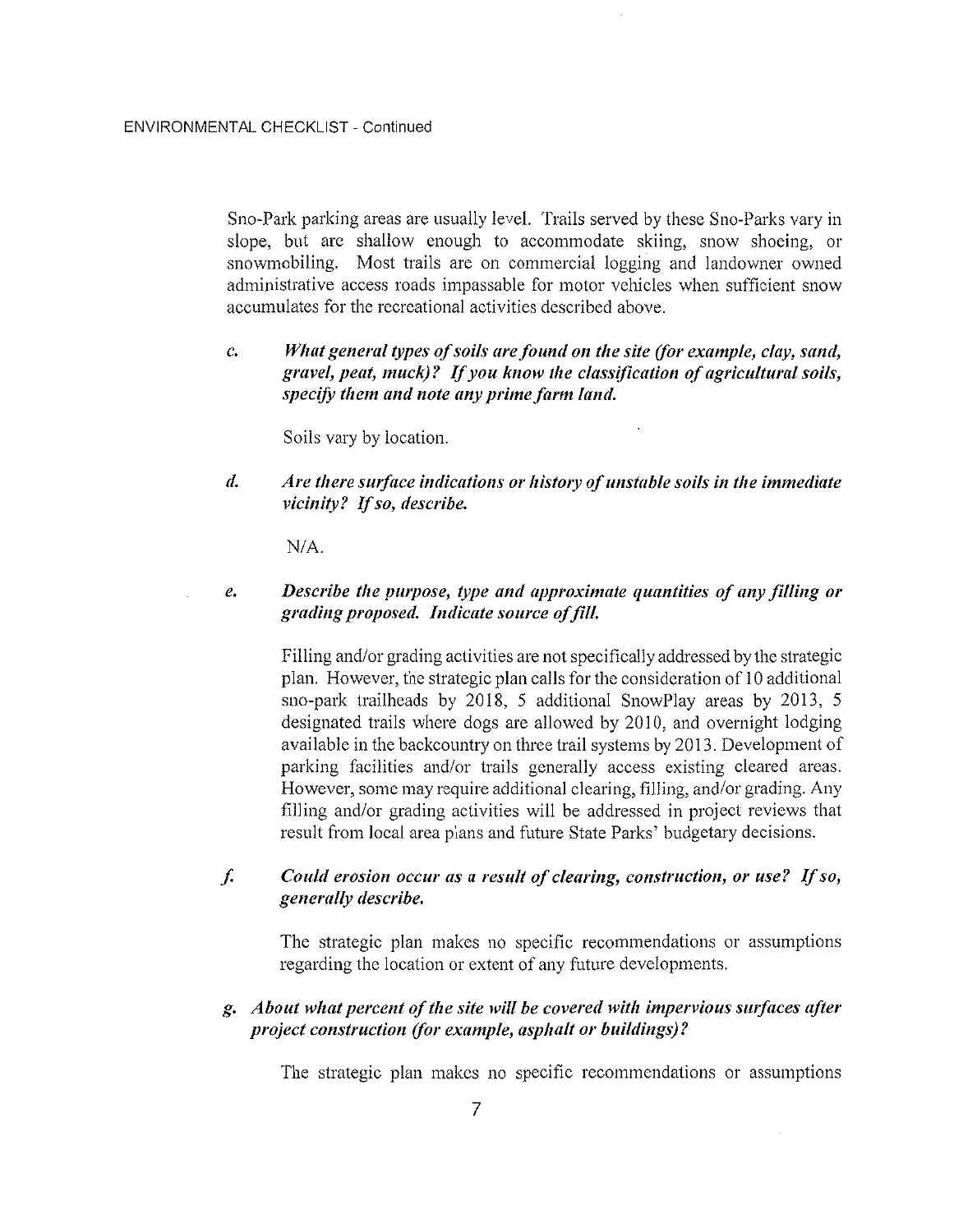regarding the location or extent of any future developments.

## h. Proposed measures to reduce or control erosíon, or other ìmpacts to the earth, íf any:

Although the strategic plan makes no specific recommendations or assumptions regarding the location or extent of any future developments, and therefore it's difficult to identify specific proposed measures to reduce or control erosion, Upper Level Objective l, Goal 2 of the plan is to institute a program with viable planning functions, which includes a process to assess and address environmental implications of specific project actions. The planning functions of the program will work with land managers, regulating agencies, and will include proposed measures to reduce or control erosion.

2. Aír

#### $\mathfrak{a}.$ What types of emissions to the air would result from the proposal (i.e., dust, automobile, odors, industrìal wood smoke) durìng construction ønd when the project is completed? If any, generally describe and give approximate quantities if known.

Further development of parking areas for motor vehicles to provide access to trails, and use of trails by snowmobiles would increase emissions from internal combustion engines. However, the strategic plan makes no specific recommendations or assumptions regarding the location or extent of any future developments. Any such developments would be subject to further review.

#### b. Are there any off-site sources of emissions or odor that may affect your proposal? If so, generally describe.

N/4. The strategic plan makes no specific recommendations or assumptions regarding the location or extent of any future developments. Any such developments would be subject to further review.

#### Proposed measures to reduce or control emission or other impacts to air, if øny: c.

None. The strategic plan makes no specific recommendations or assumptions regarding the location or extent of any future developments. Any such developments would be subject to further review.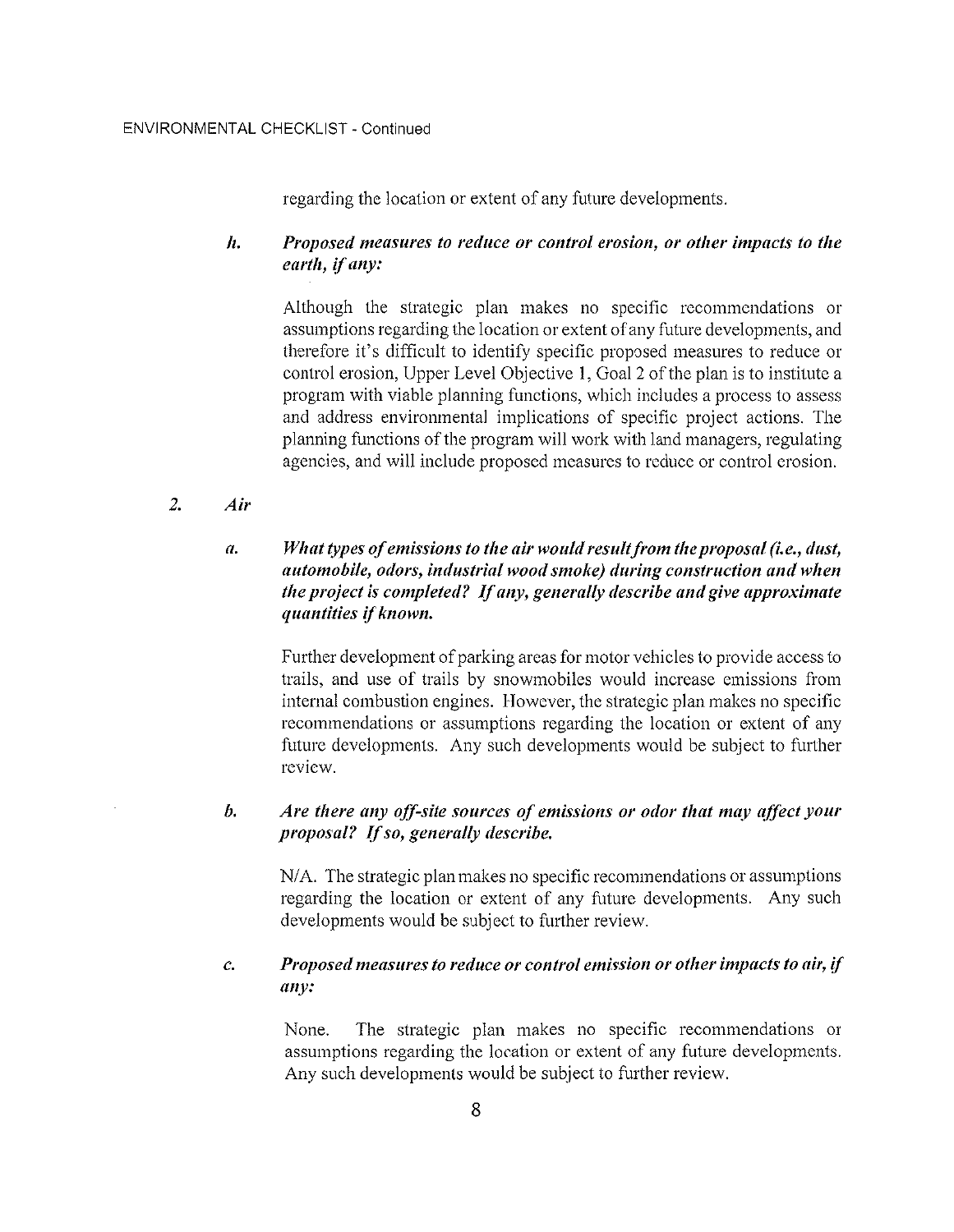#### 3. Water

#### ø. Surface

l) Is there any surføce wøter body on or ín the immedíate víciníty of the síte (íncludíng yeør-round ønd seasonal streams, saltwater, lakes, ponds, wetlands)? If yes, describe type and provide names. If appropriate, state what stream or river it flows into.

Varies by site. Some existing SnoPark and trail systems are in the vicinity of surface water bodies including lakes, rivers and smaller streams.

## $2$ ) Will the project require any work over, in, or adjacent to (within 200 feet) the described waters? If yes, please describe and attach avøíløble pløns,

The strategic plan makes no specific recommendations or assumptions regarding the location or extent of any future developments. Any such developments would be subject to further review.

## 3) Estimate the amount of fill and dredge material that would be placed in or removed from surface water or wetlands and indicate the area of the site that would be affected. Indicate the source of fill material.

N/4. The strategic plan makes no specific recommendations or assumptions regarding the location or extent of any future developments. Any such developments would be subject to further review.

## 4) Will the proposal require surface water withdrawals or diversions? Gíve general descríptíon, purpose and approxìmate quantítíes íf known,

Generally no. The Winter Recreation Strategic Plan identifies the types of new facilities that may be built in support of winter recreation. Typically, winter recreation facilities are pack-in/pack-out with no access to potable water. If an opportunity for lodging avails itself with access to potable water State Parks may pursue it, but such an opportunity would be unique within the SnoPark system.

### 5) Does the proposal lie within a 100-year floodplain? If so, note location on the site plan.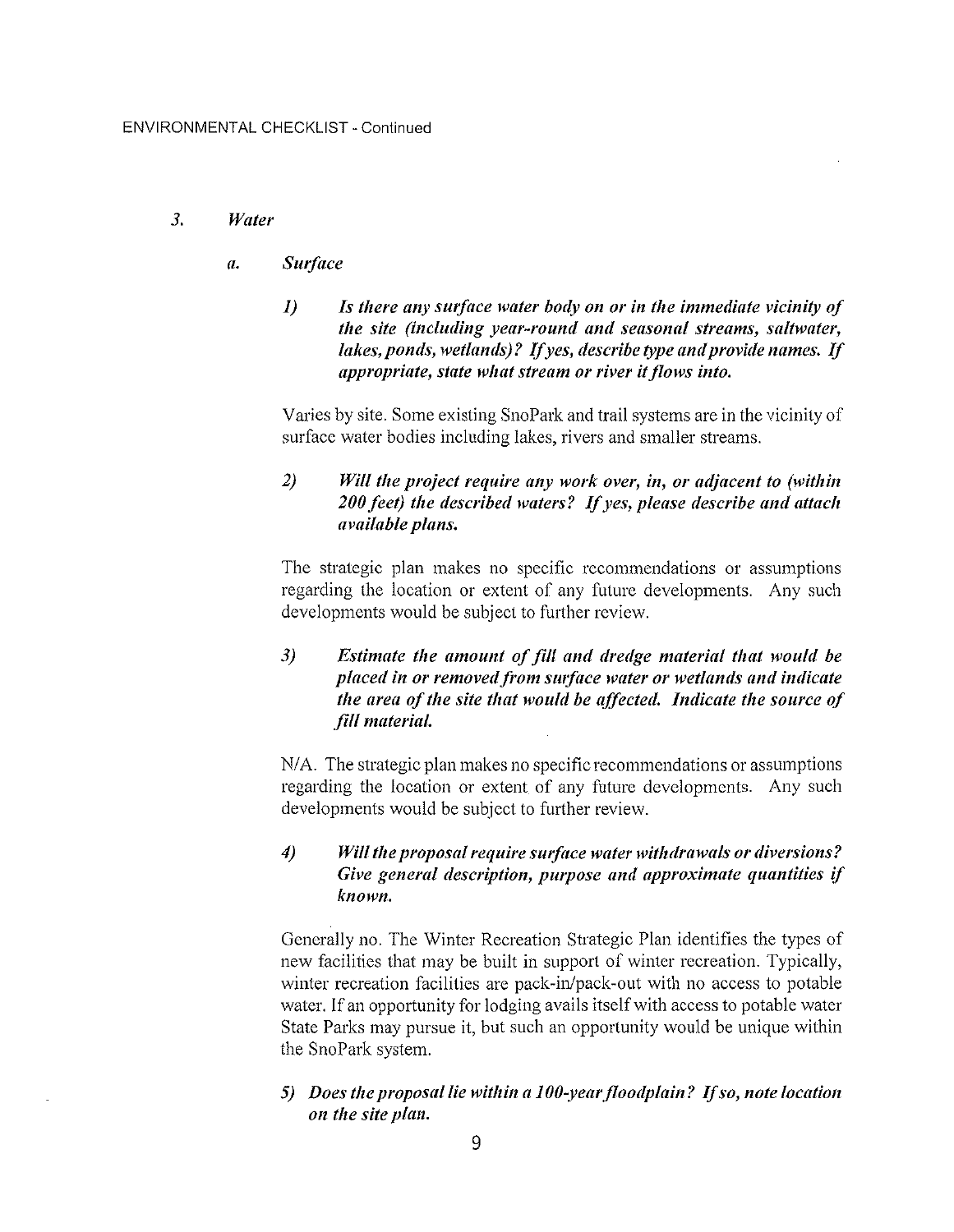N/A. The strategic plan makes no specific recommendations or assumptions regarding the location or extent of any future developments. Any such developments would be subject to further review.

# 6) Does the proposal involve any discharges of waste materials to surface waters? If so, describe the type of waste and anticipated volume of discharge,

N/A. The strategic plan makes no specific recommendations or assumptions regarding the location or extent of any future developments. Any such developments would be subject to further review.

#### b. Ground

# 1) Will groundwater be withdrawn, or will water be discharged to groundwøter? Give general descrìption, purpose and approxímøte quøntítíes ìf known.

N/4. The strategic plan makes no specific recommendations or assumptions regarding the location or extent of any future developments. Any such developments would be subject to further review.

2) Describe waste material that will be discharged into the ground from septic tanks or other sources, tf øny (for example: domestìc sewage, industrial, containing the following chemicals  $, \cdot, \cdot$ øgrícultural, etc), Describe the general síze of the system, the number of such systems, the number of houses to be served (if applicable) or the number of animals or humans the system(s) are expected to serve.

None. Although the strategic plan makes no specific recommendations or assumptions regarding the location or extent of any future developments, the plan targets the development of three remote, overnight, lodging facilities. Such lodging would require access to toilet facilities that would more than likely be closed (vault toilets) systems and not designed to discharge waste. As before, any such developments would be subject to further review.

#### Water Runoff (including storm water) c.

1) Descríbe the source of runoff (íncludíng storm water) ønd method of collection and disposal, if any (include quantities, if known). Where will this water flow? Will this water flow into other waters?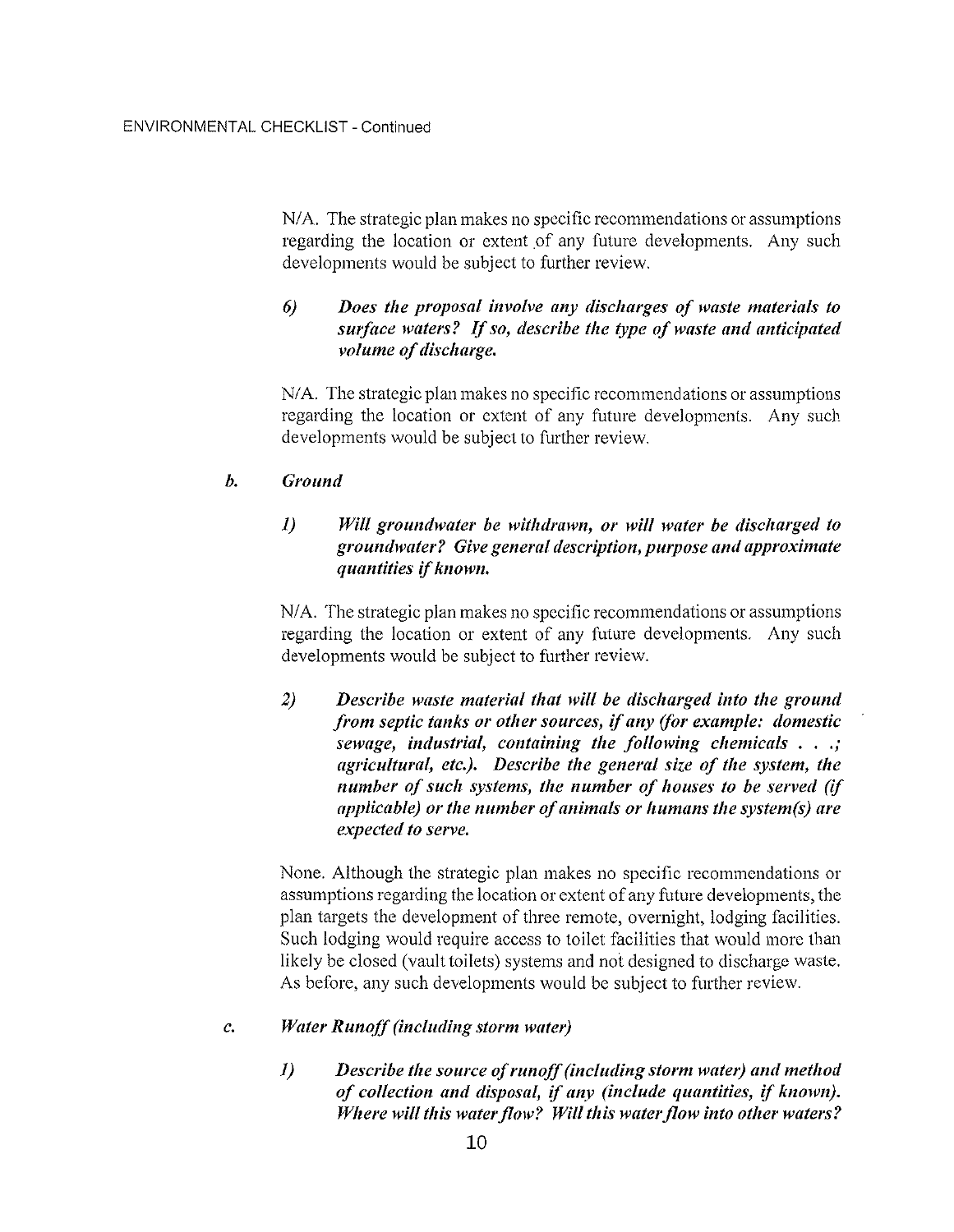### Ifso, descríbe.

N/4. The strategic plan makes no specific recommendations or assumptions regarding the location or extent of any future developments. Any such developments would be subject to further review. Curently, existing parking facilities are designed with berms and bioswales to address runoff concerns and impacts. This practice would continue with all future developments. Furthermore, local plans will likely address such impacts directly.

## $2)$  Could waste materials enter ground or surface waters? If so, generally describe,

N/4. The strategic plan makes no specific recommendations or assumptions regarding the location or extent of any future developments. Any such developments would be subject to further review.

# d, Proposed meosures to reduce or control surface, ground and runoff water ímpacts, if any:

N/4. The strategic plan makes no specific recommendations or assumptions regarding the location or extent of any future developments. Any such developments would be subject to further review.

#### PIants 4.

#### Underline or check types of vegetation found on the site:  $\mathfrak{a}.$

Varies by site. Generally, vegetation is typical of montane and eastern Washington ecosystems.

#### What kind and amount of vegetation will be removed or altered? b.

Upper Level Objective 1, Goal I of the strategic plan targets the development of additional trailheads, Snow Play areas, overnight facilities and trails. Development of parking facilities and/or trails generally access existing cleared areas. However, some may require additional clearing, filling, and/or grading. Any such developments would be subject to further review.

#### List threatened or endangered species known to be on or near the site. c.

According to the Department of Natural Resources Natural Heritage Program's Database (October 2007), the following threatened or endangered species are known to be on or near State Parks managed SnoParks and trail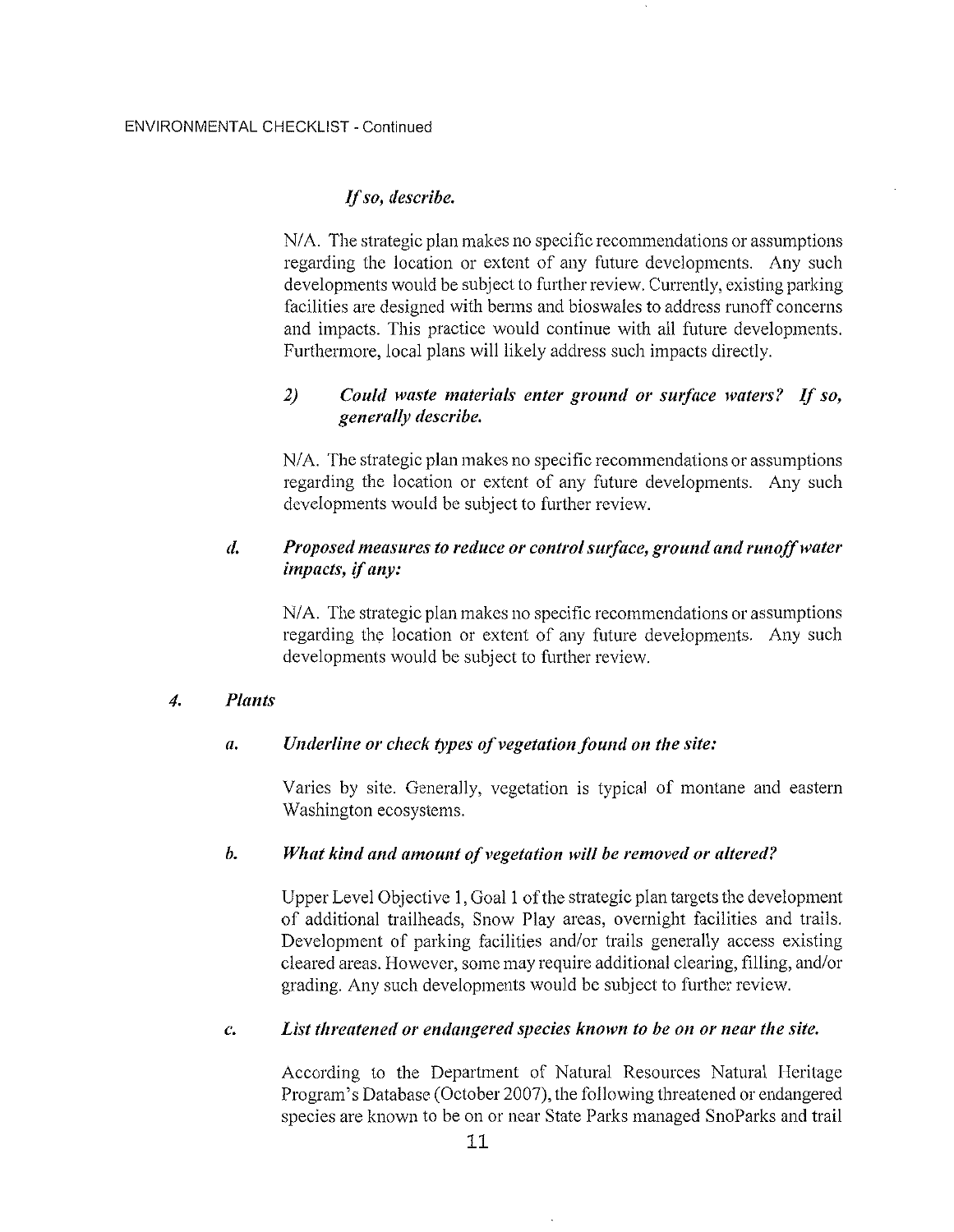systems in Washington State:

|                                    |                          | тепетат       | wiait         |
|------------------------------------|--------------------------|---------------|---------------|
| Scientific Name                    | <b>Common Name</b>       | <b>Status</b> | <b>Status</b> |
| Allium campanulatum                | Sierra Onion             |               | Т             |
| Anemone nuttalliana                | Pasqueflower             |               | T             |
| Antennaria corymbosa               | Meadow Pussy-toes        |               | T             |
| Botrychium hesperium               | Western Moonwort         |               | Τ             |
| Botrychium paradoxum               | Two-spiked Moonwort      | SC            | T             |
| Carex tenuiflora                   | Sparse-leaved Sedge      |               | T             |
| Coeloglossum viride                | Long-bract Frog Orchid   |               | T             |
| Cypripedium fasciculatum           | Clustered Lady's-slipper | <b>SC</b>     | S             |
| Cypripedium parviflorum            | Yellow Lady's-slipper    |               | T             |
| Lomatium rollinsii                 | Rollins' Desert-parsley  |               | T             |
| Orthocarpus bracteosus             | Rosy Owl-clover          |               | Ë             |
| Phacelia minutissima               | Least Phacelia           | SC            | E             |
| Platanthera sparsiflora            | Canyon Bog-orchid        |               | T             |
| Ribes oxyacanthoides ssp. irriguum | Idaho Gooseberry         |               | T             |
| Rubus acaulis                      | Nagoonberry              |               | T             |
| Sisyrinchium sarmentosum           | Pale Blue-eyed Grass     | SС            | T             |
|                                    |                          |               |               |

Federal State

Although the strategic plan makes no specific recommendations or assumptions regarding the location or extent of any future developments, State Parks will plan future developments so that they consider the above listed plants in design and placement.

#### d. Proposed landscaping, use of native plants or other measures to preserve or enhance vegetation on the site, íf øny:

Washington State Parks will continue to work with its partners to ensure that the implementation of the Winter Recreation Strategic Plan encourages responsible use and protection of natural and cultural resources. Project actions will undergo further review, which will include recommendations from Parks' stewardship staff, and the guidance of other agency's natural resource professionals.

#### J. Animøls

#### Underline any birds and animals whích have been observed on or neør the α. site or are known to be on or near the site:

Varies by site. Generally, the animals one would expect to observe are typical of montane and eastern Washington ecosystems.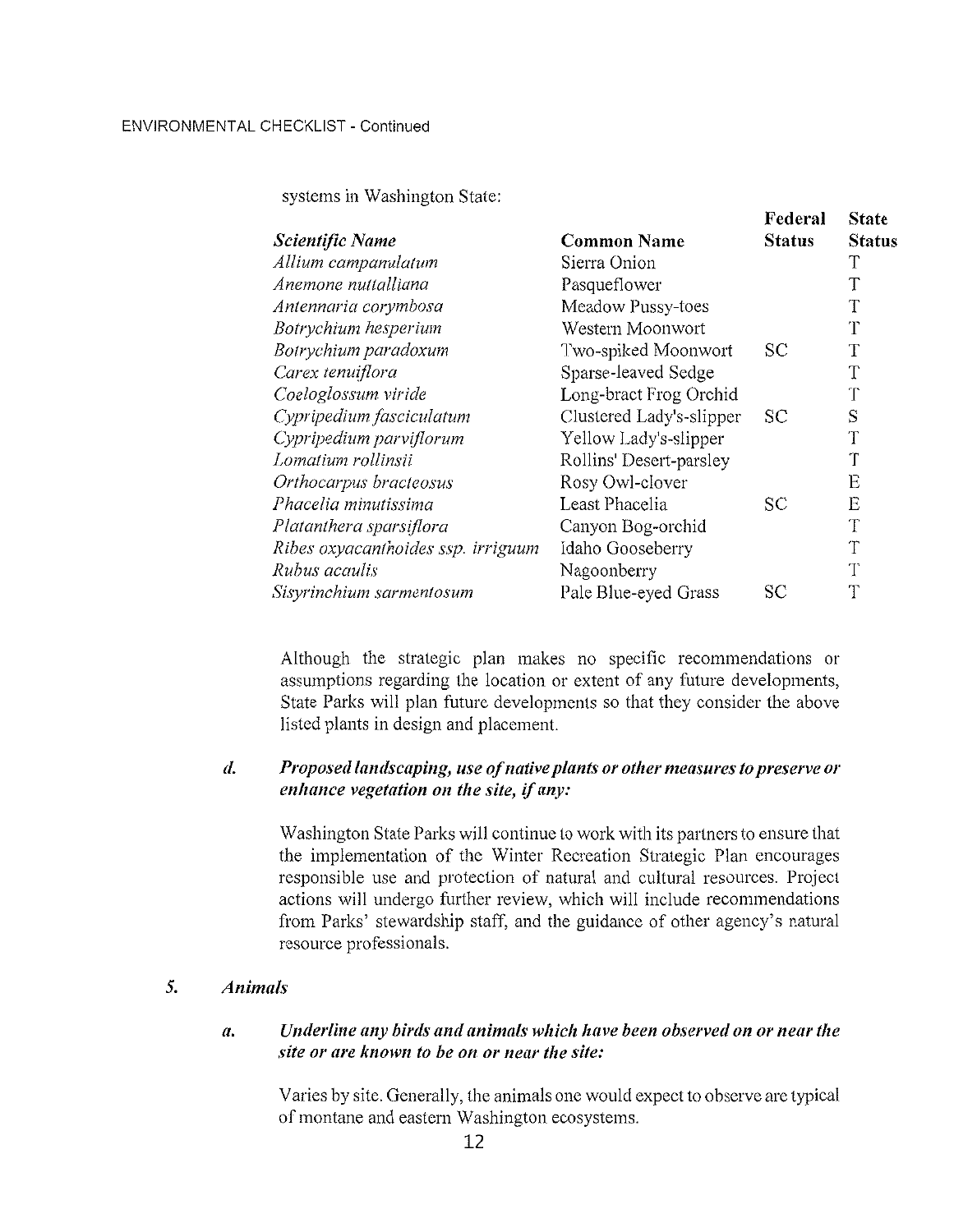#### $\mathbf{b}$ . List any threatened or endangered species known to be on or near the site.

According to the Washington Department of Fish Wildlife Priority and Habitat Species Database (October, 2007), the following species are known to be on or near State Parks managed SnoParks and Trails in Washington State:

| Scientific Name          | <b>Common Name</b>    | <b>Federal Status</b> | <b>State Status</b> |
|--------------------------|-----------------------|-----------------------|---------------------|
| Haliaeetus leucocephalus | Bald eagle            | FCo                   | <b>ST</b>           |
| Martes pennanti          | Fisher                | FC                    | <b>SE</b>           |
| Canis lupus              | Gray wolf             | FE                    | <b>SE</b>           |
| Ursus arctos             | Grizzly bear          | FT                    | <b>SE</b>           |
| Lynx canadensis          | Lynx                  | <b>FT</b>             | <b>ST</b>           |
| Sciurus griseus          | Western gray squirrel | FCo                   | <b>ST</b>           |

Although the strategic plan makes no specific recommendations or assumptions regarding the location or extent of any future developments. State Parks will work with wildlife agencies and other land managers to minimize impacts of recreation on wildlife near the agency managed SnoParks. Any such developments would be subject to further review.

#### $\mathcal{C}$ . Is the site part of a migration route? If so, explain.

N/A. The strategic plan makes no specific recommendations or assumptions regarding the location or extent of any future developments. Any such developments would be subject to further review.

#### $\overline{d}$ . Proposed measures to preserve or enhance wildlife, if any:

N/A, the strategic plan makes no specific recommendations or assumptions regarding the location or extent of any future developments. Any such developments would be subject to further review.

#### 6. **Energy and Natural Resources**

#### What kinds of energy (electric natural gas, oil, wood stove, solar) will be  $\alpha$ . used to meet the completed project's energy needs? Describe whether it will be used for heating, manufacturing, etc.

N/A. The strategic plan makes no specific recommendations or assumptions regarding the location or extent of any future developments. Any such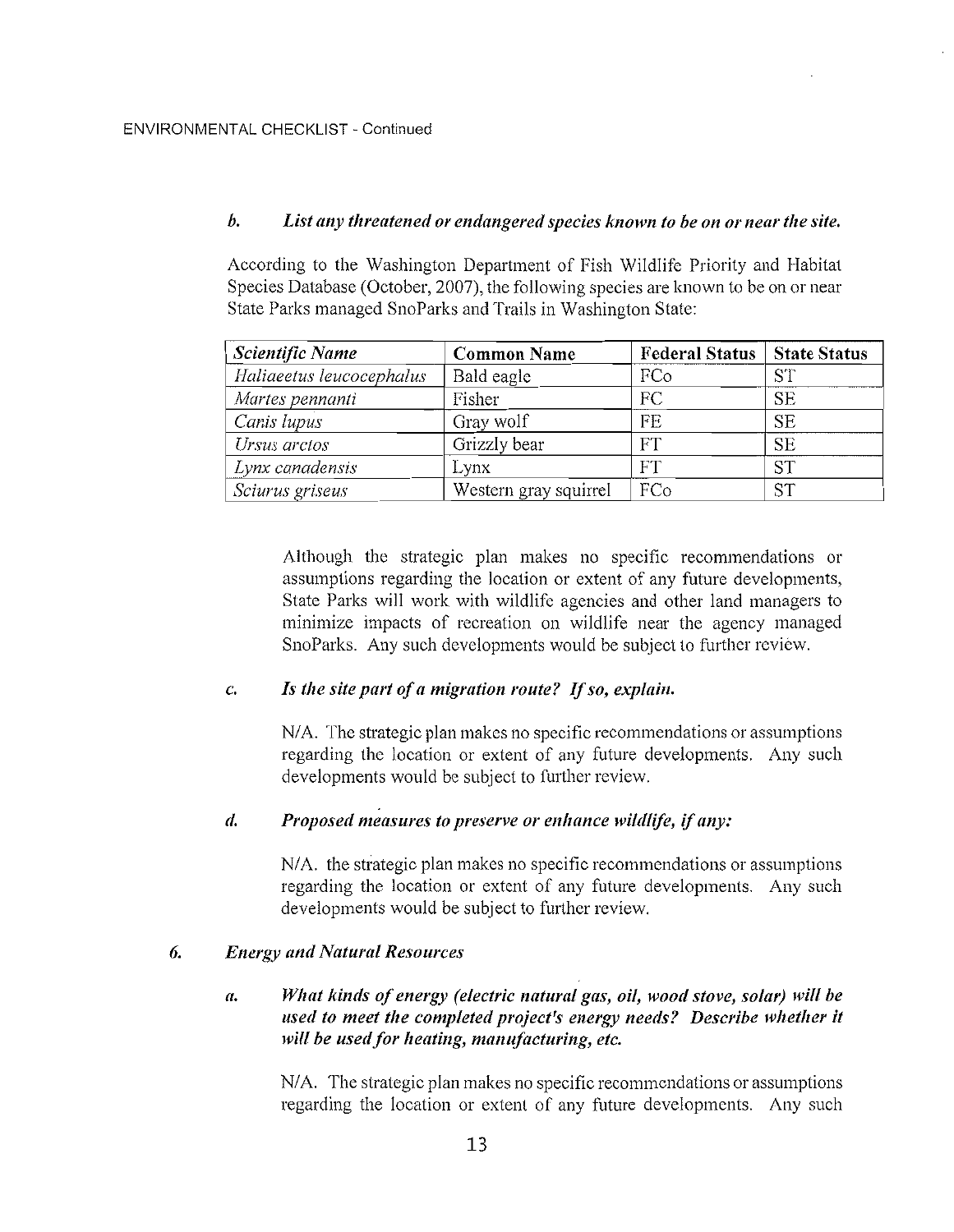developments would be subject to further review.

 $h.$ Would vour project affect the potential use of solar energy by adjacent properties? If so, generally describe.

 $N_{\Omega}$ 

What kinds of energy conservation features are included in the plans of  $\mathfrak{c}$ . this proposal? List other proposed measures to reduce or control energy impacts, if any.

None.

#### $7.$ **Environmental Health**

#### Are there any environmental health hazards, including exposure to toxic  $\mathfrak{a}.$ chemicals, risk of fire and explosion, spill or hazardous waste, that could occur as a result of this proposal? If so, describe.

N/A. The strategic plan makes no specific recommendations or assumptions regarding the location or extent of any future developments. Any such developments would be subject to further review.

#### $\mathcal{I}$ Describe special emergency service that might be required.

N/A. The strategic plan makes no specific recommendations or assumptions regarding the location or extent of any future developments. Any such developments would be subject to further review.

#### $2)$ Proposed measures to reduce or control environmental hazards, if any:

The plan identifies safety and education as high priorities. The goal targets an increased coordination and presence of law enforcement in SnoPark areas, which will be emphasized within local plans. Also, there is an emphasis on increased avalanche awareness and safety training, including the use of more certified instructors. Furthermore, the plan calls for developing internal education programs, as well as programs through land managing authorities and volunteers, to provide on-the-ground safety training.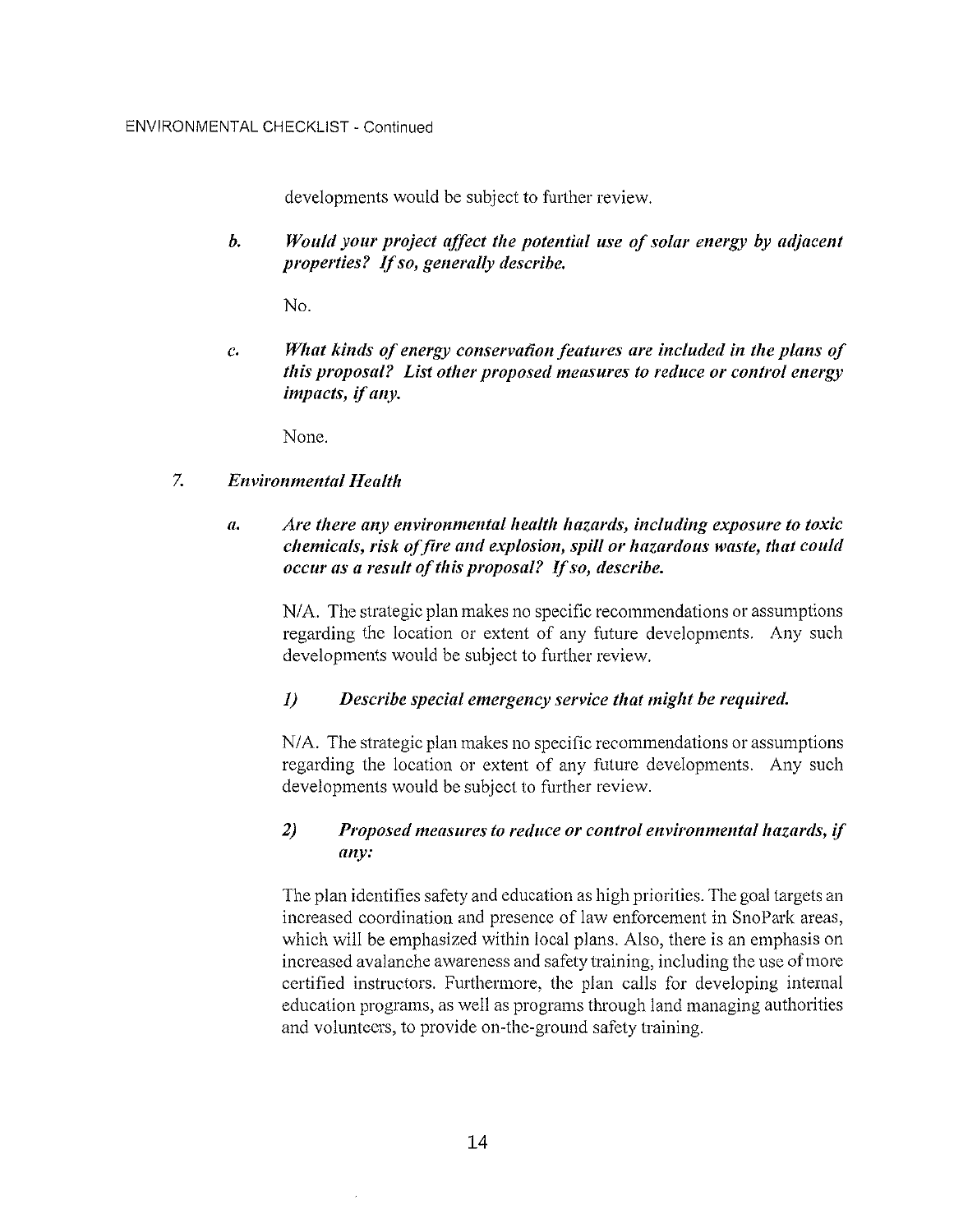#### $\mathbf{b}$ . **Noise**

 $I)$ What types of noise exist in the area which may affect your project (for example: traffic, equipment, operation, other)?

None.

#### $2)$ What types and levels of noise would be created by or associated with the project on a short-term or long-term basis (for example: traffic, construction, operation, other)? Indicate what hours noise would come from the site.

The Winter Recreation Strategic Plan includes goals that may change the specific use of particular areas by snowmobilers (by allowing or restricting snowmobile access in an area to provide more access or solve user conflict). Future decisions on specific use of an area by snowmobilers will change the level and type of noise created within the SnoPark system. Generally, noise associated with snowmobile use is temporary, intermittent, and dependent on level of use of an area by the recreating public.

#### $3)$ Proposed measures to reduce or control noise impacts, if any:

The Winter Recreation Strategic Plan describes how the agency will be responsive to user needs and how to minimize conflicts. As will be addressed in local plans, specific actions may reduce or increase noise in specific areas by the introduction or removal of snowmobiling in particular areas. Such actions will only occur after the environmental implications of new activities are understood and any/all appropriate conditions are met.

#### 8. **Land and Shoreline Use**

#### What is the current use of the site and adjacent properties?  $\overline{a}$ .

All properties covered by this proposal are managed by the Washington State Parks and Recreation Commission and are used for recreational activities. Some areas may be co-managed or managed by State Parks under a cooperative agreement with another governmental or private entity.

#### $\mathbf{b}$ . Has the site been used for agriculture? If so, describe:

It is not likely that any of the sites identified as key components of the Winter Recreation Strategic Plan have been used for agriculture in the past.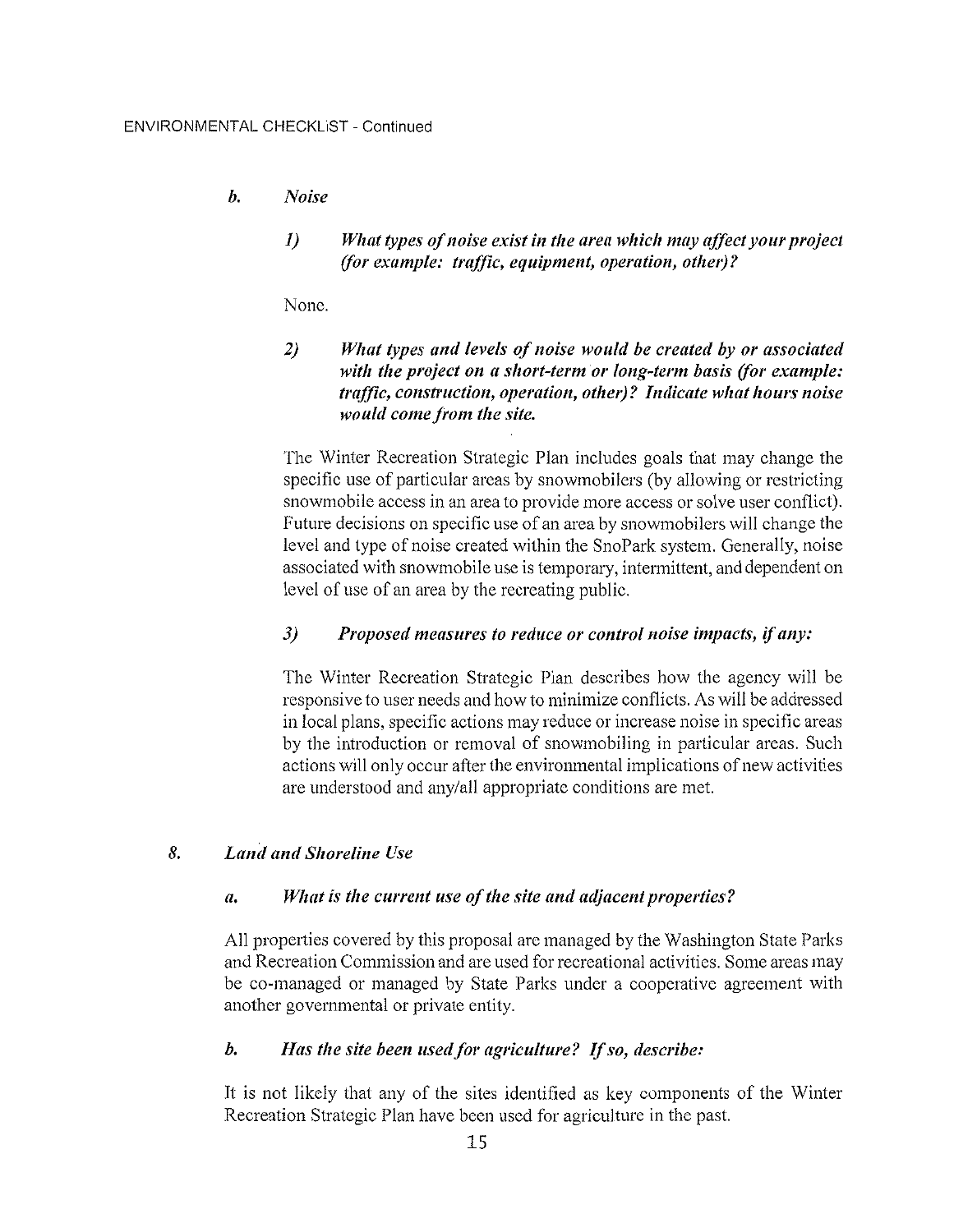### c. Descríbe any structures on the síte.

Varies by site. For more specific information see www.parks.wa.gov/winter/

#### d. Will any structures be demolished? If so, what?

N/A. The strategic plan makes no specific recommendations or assumptions regarding the location or extent of any future developments. Any such developments would be subject to further review.

### e. What is the current zoning classification of the site?

Varies by site.

### $f<sub>i</sub>$  What is the current comprehensive plan designation of the site?

N/4. The strategic plan makes no specific recommendations or assumptions regarding the location or extent of any future developments. Any such developments would be subject to further review.

## g. If applicable, what is the current shoreline master program designation of the síte?

Varies by site. Most areas covered by the plan would be too distant from shorelines of the state to have shoreline master program designations.

## h. Has any part of the site been classified as an "environmentally sensitive" ørea? If so, specìfy.

Varies by site. Many trails access lands with steep slopes, and/or use existing bridges to cross mountain streams, many of which could be considered critical areas by local governments.

## í, Approxímately how many people would resíde or work ín the completed project?

None.

# j. Approxímately how møny people would the completed project dísplace?

None.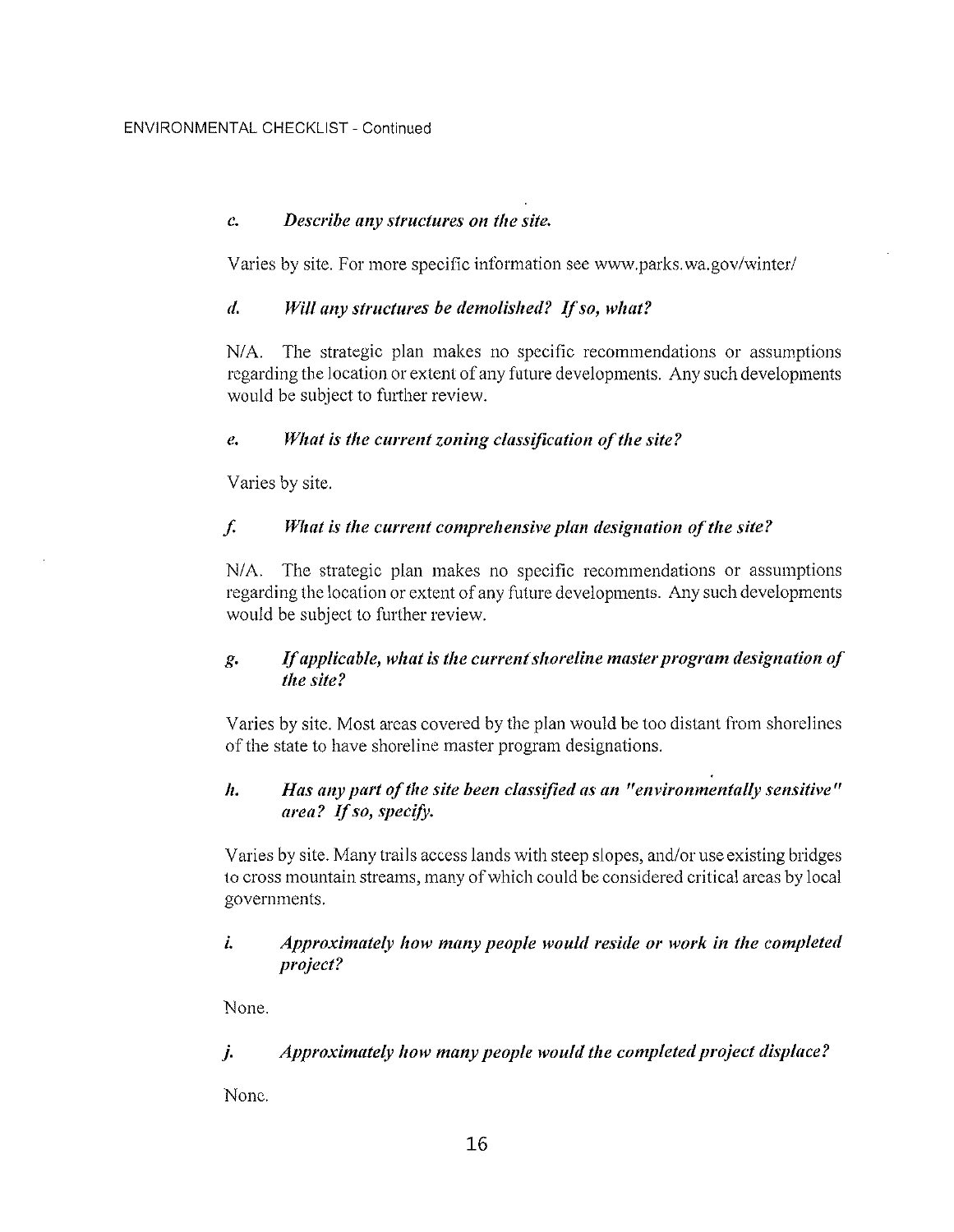#### k. Proposed measures to avoid or reduce displacement impacts, if any:

N/A.

### l. Proposed measures to ensure the proposal ís compatíble with exístíng and projected land uses and plans, if any:

The strategic plan identifies the development of local plans as a key component to implementing the Commission's direction. Integrating the policy with a local perspective will ensure the proposal is compatible with existing and projected land uses and plans. Also, project actions resulting from the implementation ofthe Winter Recreation Strategic Plan will undergo further local government regulatory review.

- Housing 9.
	- a, Approximøtely how møny uníts would be províded, íf any? Indícate whether high, middle or low income housing.

None.

b. Approximately how many units, if any, would be eliminated? Indicate whether high, middle or low income housing.

None.

Proposed measures to reduce or control housing impacts, if any:  $\overline{c}$ .

None.

- Aesthetícs 10.
	- ø, Whøt ís the tøllest heíght of øny proposed structure(s), not íncludìng antennas; what is the principal exterior building material(s) proposed?

N/4. The strategic plan makes no specific recommendations or assumptions regarding the location or extent of any future developments. Any such developments would be subject to further review.

#### b, What views in the immediate vicinity would be altered or obstructed?

N/4. The strategic plan makes no specific recommendations or assumptions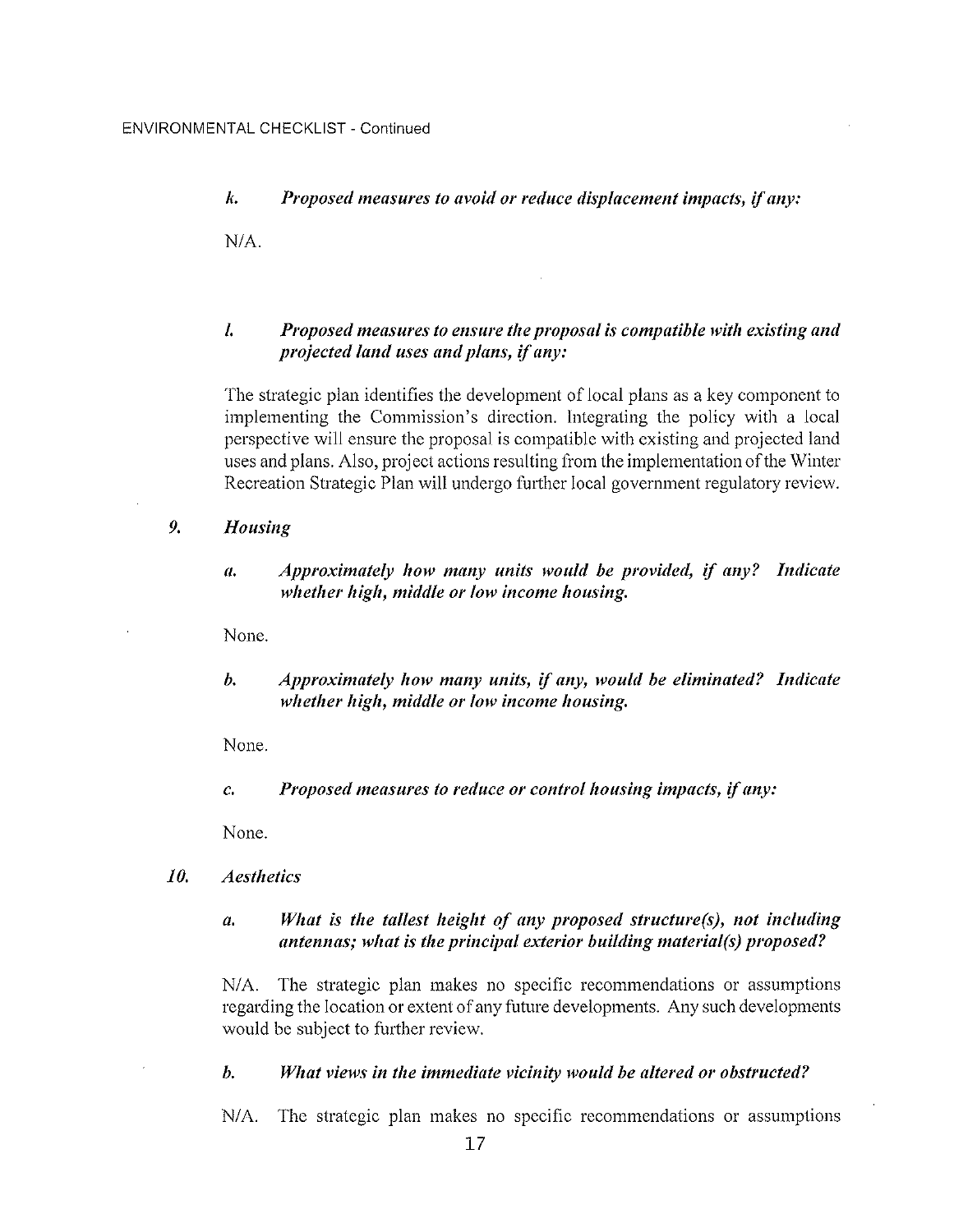ENVIRONMENTAL CHECKLIST - Continued

regarding the location or extent of any future developments. Any such developments would be subject to further review.

## c, Proposed measures to reduce or control aesthetic impacts, if any:

N/4. The strategic plan makes no specific recommendations or assumptions regarding the location or extent of any future developments. Any such developments would be subject to further review.

## 11. Light and Glare

a. What type of light or glare will the proposal produce? What time of day would it mainly occur?

None.

## b. Could light or glare from the finished project be a safety hazard or ínterfere with víews?

N/4. The strategic plan makes no specific recommendations or assumptions regarding the location or extent of any future developments. Any such developments would be subject to further review.

# c. What existing off-site sources of light or glare may affect your proposal?

None.

# d. Proposed measures to reduce or control light and glare impacts, if any:

N/A. The strategic plan makes no specific recommendations or assumptions regarding the location or extent of any future developments. Any such developments would be subject to further review.

# 12. Recreation

# a. What designated and informal recreation opportunities are in the immedíate vicíníty?

Statewide system with diverse recreational opportunities. For more information see www.parks.wa.gov.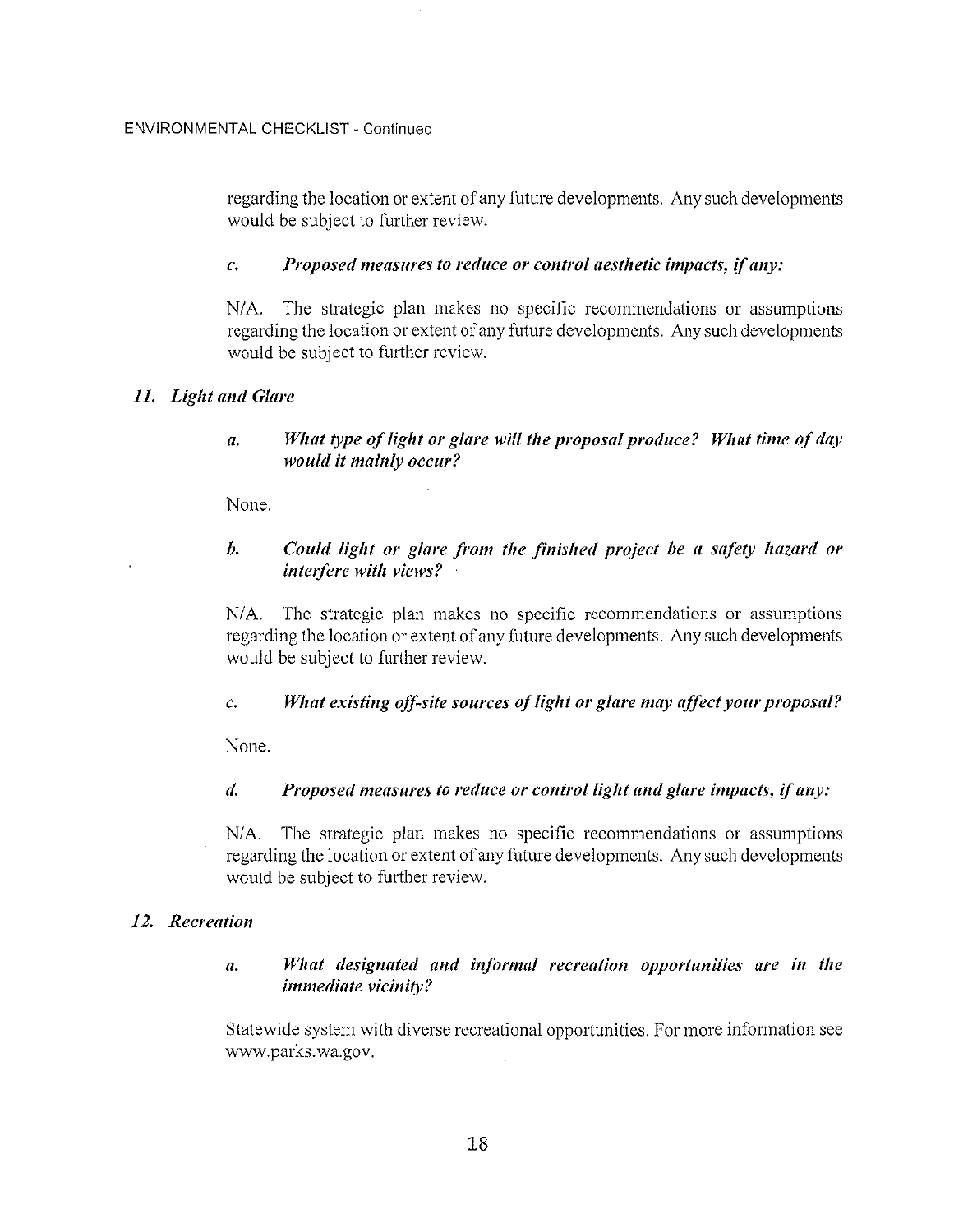## b. Would the proposed project displace any existing recreational uses? If so, describe.

The strategic plan makes no specific recommendations or assumptions regarding the location or extent of any future developments. Any such developments would be subject to further review.

## c. Proposed meøsures to reduce or control ímpacts on recreation, íncludíng recreation opportunities to be provided by the project or applicant, if any:

Any site specific plans that result from adoption ofthe strategic plan will be reviewed by State Parks' staff, agency partners and the public to assure that any activity does not adversely and/or inappropriately impact recreation. If possible, such impacts will be avoided or mitigated prior to implementation.

## 13. Historic and Cultural Preservation

## a. Are there any places or objects listed on, or proposed for, national, state or local preservation registers known to be on or next to the site? If so, generally describe.

Yes. State Parks manages a diverse array of historic and cultural resources, some of which are listed on, or proposed for, national, state or local preservation registers. However, the specific resources vary by site.

## b. Generally describe any landmarks or evidence of historic, archaeological, scíentífic or cultural ímportance known to be on or next to the site.

The strategic plan makes no specific recommendations or assumptions regarding the location or extent of any future developments. Any such developments would be subject to further review.

### c. Proposed measures to reduce or control ìmpøcts, if øny:

Although the strategic plan makes no specific recommendations or assumptions regarding the location or extent of any future developments, any future developments to implement the plan would be subject to further review by appropriate agency staff from Parks, the Department of Archaeology and Historic Preservation, the Governor's Office of Indian Affairs, and Native American Tribes.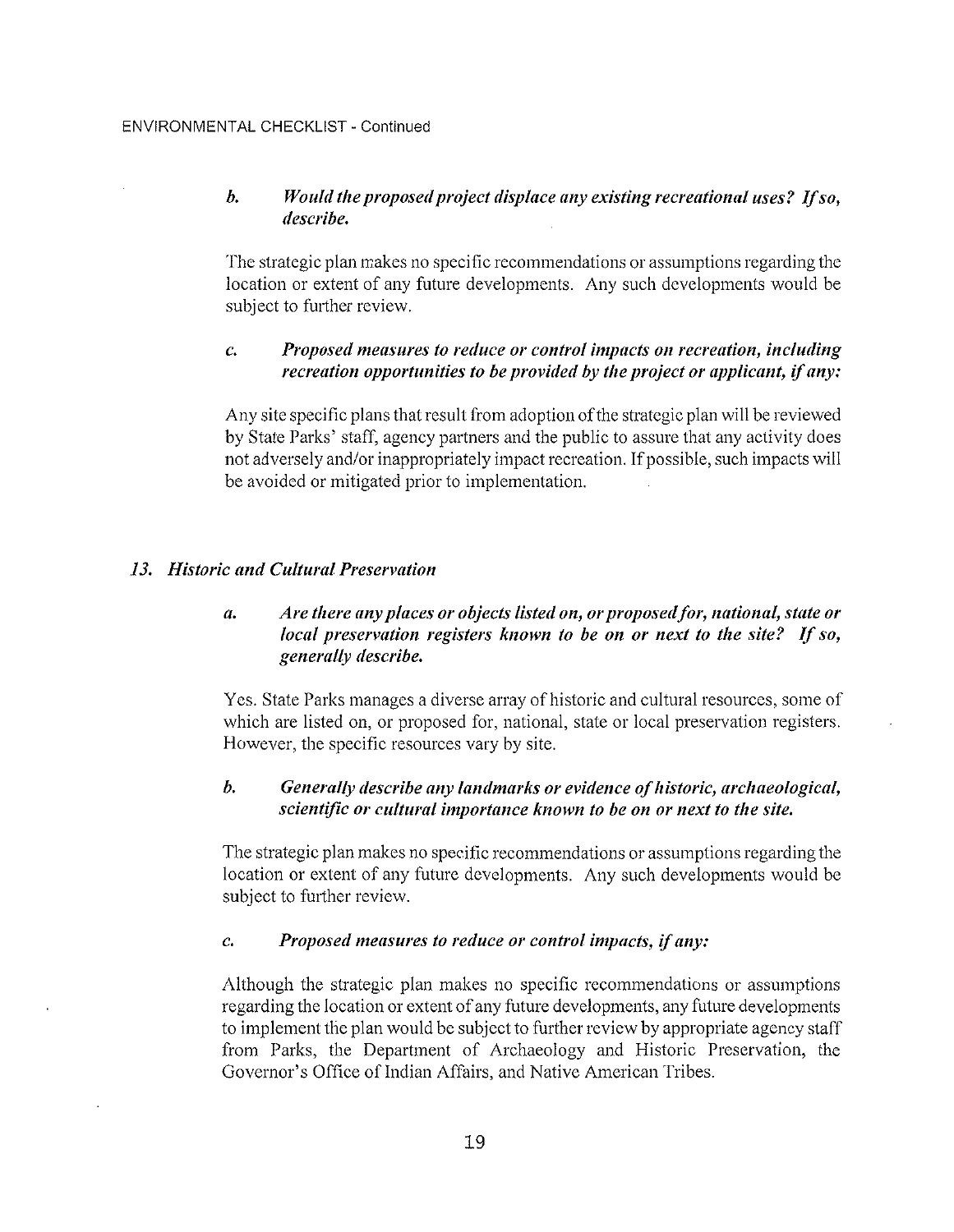#### 14. Trønsportatíon

#### a. Identífy publíc streets ønd híghways serving the síte and describe proposed access to the existing street system. Show on site plans, if any:

All of the Sno-Parks in State Parks Winter Recreation system are accessible either by interstate highway, state highway, county roads, or forest roads on lands owned by the US Forest Service, DNR, WDFW, and other private land owners in diverse locations throughout the state of Washington.

### b. Is site currently served by public transit? If not, what is the approximate distance to the nearest transit stop?

N/A.

#### c. How many parking spaces would the completed project have? How many would the project eliminate?

N/4. The strategic plan makes no specific recommendations or assumptions regarding the location or extent of any future developments. Construction of any further parking areas or spaces resulting from implementation of the plan would be subject to further review.

## d. Will the proposal require any new roads or streets or improvements to exísting roads or streets, not includíng driveways? If so, generally describe (indicate whether public or private).

N/4. The strategic plan makes no specific recommendations or assumptions regarding the location or extent of any future developments. If any new roads are required as a result of implementation of the plan in the future, such projects would be subject to further review.

#### e. Will the project use (or occur in the immediate vicinity of) water, rail or air transportation? If so, generally describe.

N/4. The strategic plan makes no specific recommendations or assumptions regarding the location or extent of any future developments. Any such developments would be subject to further review. It is unlikely that any projects that ultimately result from implementation of the strategic plan would use or occur in the immediate vicinity of water, rail or air transportation.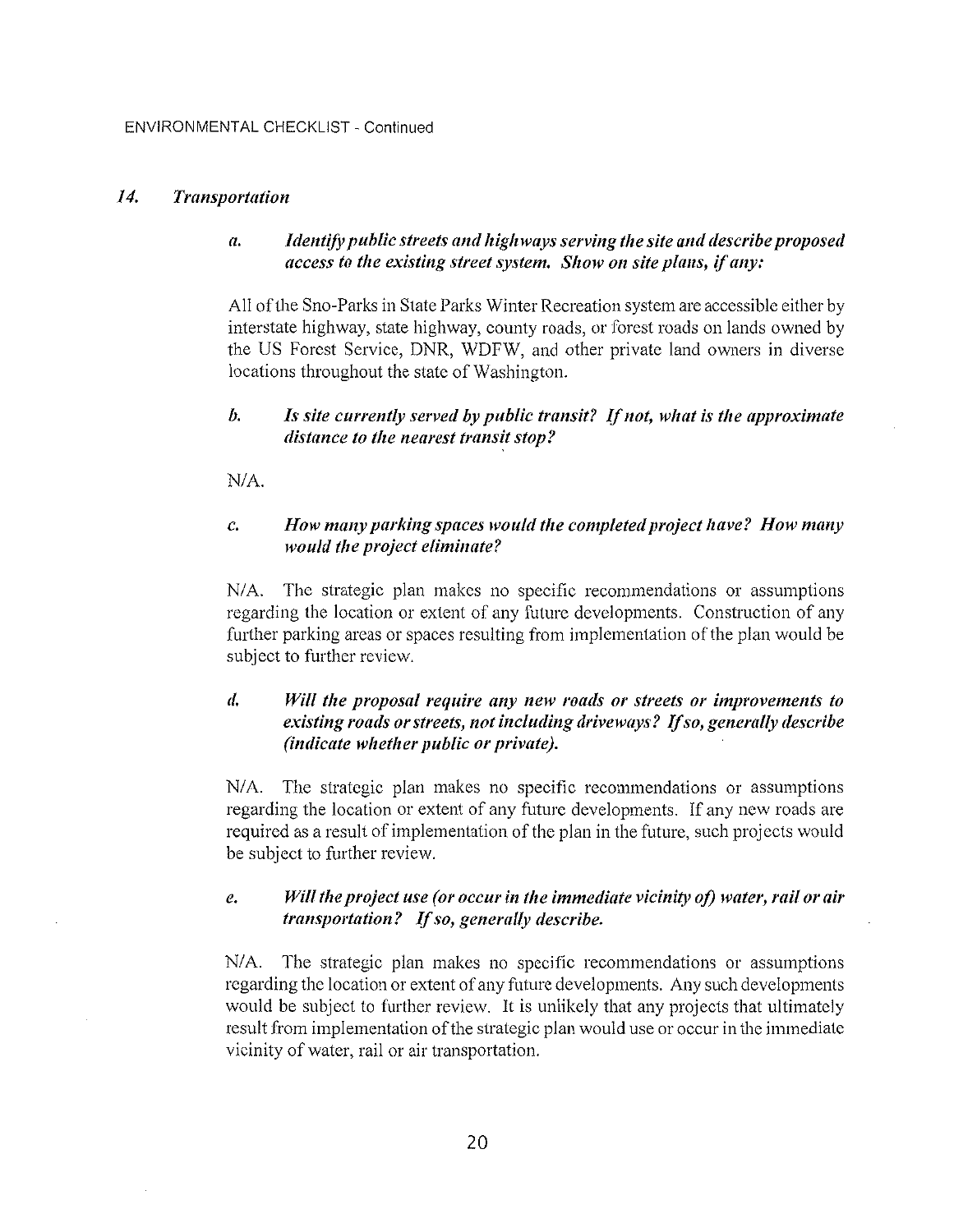#### $f_{\star}$ How many vehicular trips per day would be generated by the completed project? If known, indicate when peak volumes would occur.

 $N/A$ . The strategic plan makes no specific recommendations or assumptions regarding the location or extent of any future developments. Any such developments would be subject to further review.

#### Proposed measure to reduce or control transportation impacts, if any: g.

 $N/A$ . The strategic plan makes no specific recommendations or assumptions regarding the location or extent of any future developments. Any such developments would be subject to further review.

#### $15.$ **Public Services**

#### Would the project result in an increased need for public services (for  $\boldsymbol{a}$ . example: fire protection, police protection, health care, schools, other)? if so, generally describe.

One of the recommendations of the proposed strategic plan is to improve law enforcement and safety at Sno-Park areas and on trails. To accomplish this goal, additional law enforcement presence will be required (including State Park rangers, county sheriff's deputies, State Patrol officers, State Fish & Wildlife agents, and U.S. Forest Service rangers.)

#### $\mathbf{b}$ . Proposed measures to reduce or control direct impacts on public services, if any.

State Parks Winter Recreation program is largely self-supporting, so enhancement of law enforcement services will be accomplished through additional user fees. In addition, the strategic plan recommends that State Parks provide supplemental budget support for law enforcement services. Through these methods, impacts to public services at other locations will be mitigated.

# 16. Utilities

#### Underline utilities currently available at the site:  $\mathfrak{a}.$

N/A. The strategic plan makes no specific recommendations or assumptions regarding the location or extent of any future developments. Any such developments would be subject to further review.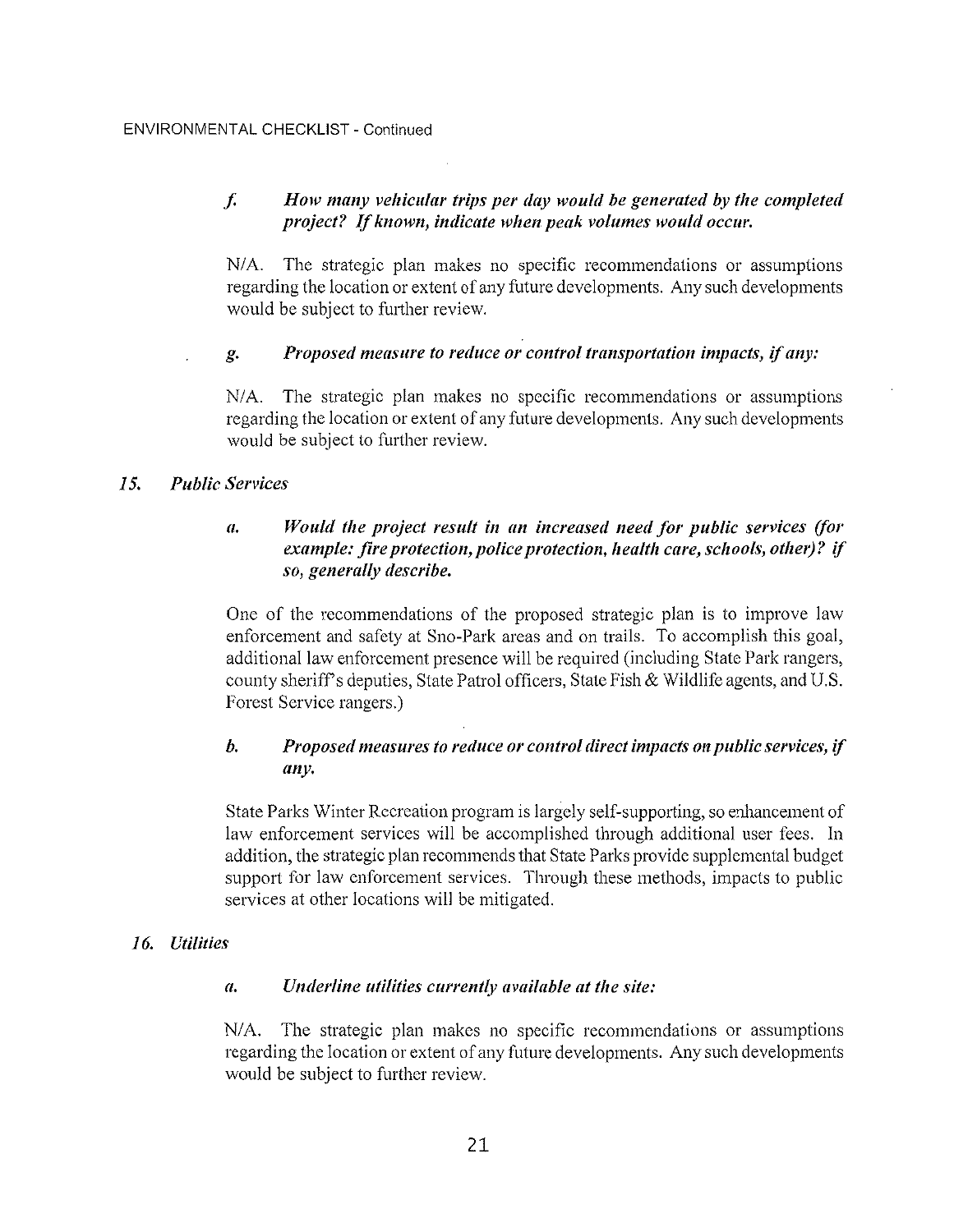# b. Describe the utilities that are proposed for the project, the utility providing the service and the general constructíon actívítíes on the síte or ín the ímmedíøte viciníty whích míght be needed,

N/4. The strategic plan makes no specific recommendations or assumptions regarding the location or extent of any future developments. Any such developments would be subject to further review.

## C, Signøture

The above answers are true and complete to the best of my knowledge. I understand that the lead agency is relying on them to make its decision.

amost Sígnøture  $83$ Date Submítted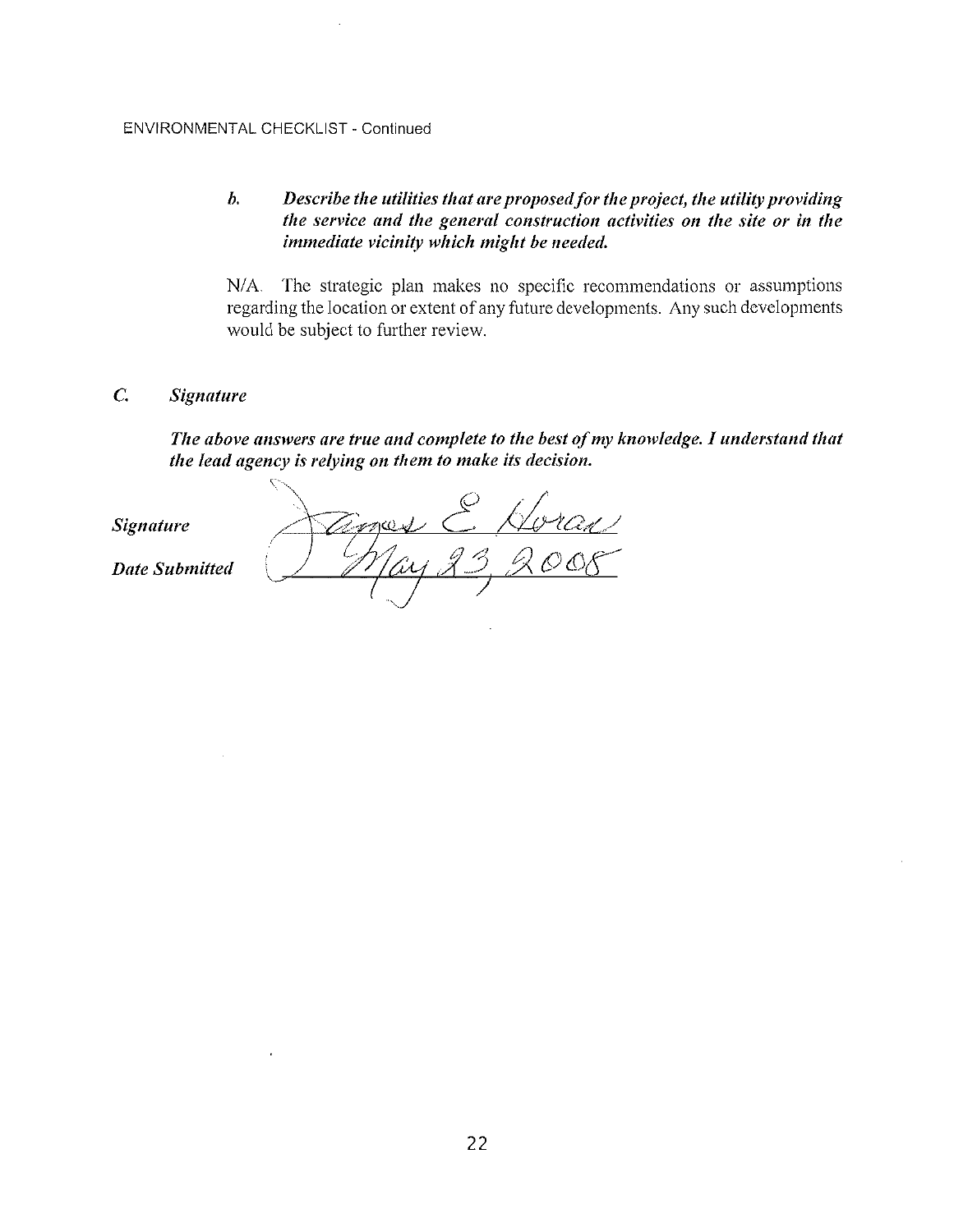#### D. Supplemental Sheet For Non-project Actíons

## 1. How would the proposal be líkely to íncreøse díscharge to water; emìssions to the air; production, storage, or release of toxic or hazardous substances; or production of noíse?

Adoption of the proposed strategic plan by the Commission will not in itself have any direct impacts. Any developments that result from implementation of the strategic plan could: 1) increase water discharge from new parking areas and trails; 2) increase emissions to the air through increased motor vehicle traffic on roads, in parking areas and from snowmobiles on trails and at parking areas; and 3) increase noise in the area ofany new parking areas or trail systems. However, the strategic plan makes no specific recommendations or assumptions regarding the location or extent of any future developments. Any such developments would be subject to local winter recreation planning efforts and fuither review by State Parks and other agencies' regulatory staff.

#### Proposed measures to avoid or reduce such increases are:

The strategic plan identifies strategies to increase the amount of planning, public outreach, and local focus in the implementation of the plan. The local focus will include the input and review by regulatory agencies to ensure the proposed developments have minimal effect on the environment. As currently practiced, efforts to minimize damage from runoff in SnoPark trailheads will continue to be a standard. Furthermore, in the event new developments result from implementation of the plan, measures to avoid or reduce such increases would include proper parking lot and trail design, avoidance of environmentally sensitive areas, and other measures considered on a case by case basis.

#### 2. How would the proposal be likely to affect plants, animals, fish, or marine life?

Although the strategic plan makes no specific recommendations or assumptions regarding the location or extent of any future developments, State Parks has worked with its land management partners (e.g., US Forest Service, Department of Natural Resources, Department of Fish and Wildlife) to assess and minimize impact of winter recreation on plants, animals and fish life. State Parks will continue to consider the stewardship of park resources when planning for new winter recreation opportunities and any future developments will be subject to internal and external review. In the event that new roads, parking areas or trail systems are developed as a result of implementation of the strategic plan, there may be potential impacts to plants, fish and/or other animals. The physical disturbance of habitat associated with clearing, grubbing, and placement of fill and gravel, or other site preparation work, may disturb localized areas; microhabitats may be impacted. Any construction near a stream, river or lake may increase sediment load in the water and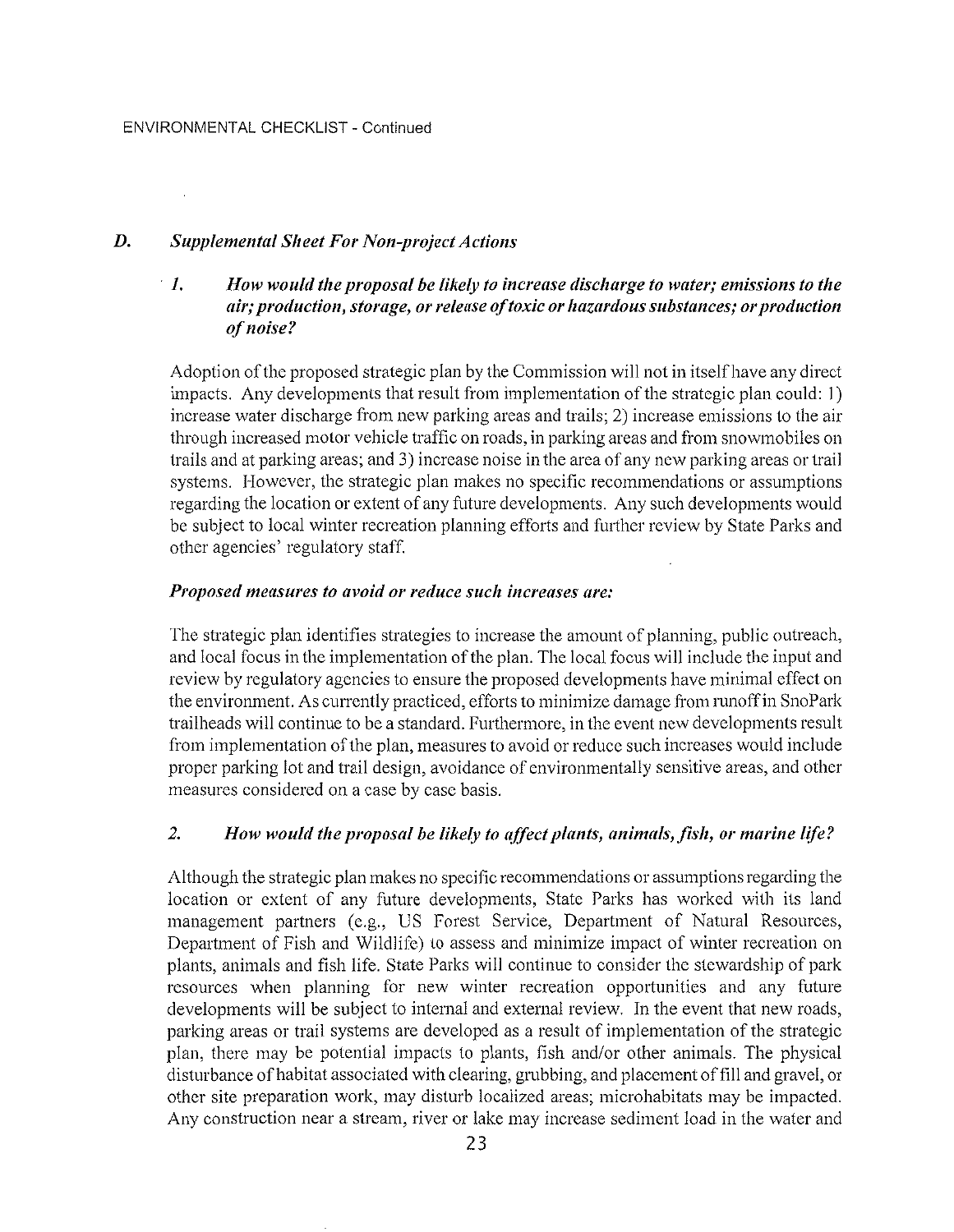potentially impact aquatic life, including fish. Construction and use of new roads, parking areas and trails may have the potential of impacting migration routes of terrestrial mammals.

#### Proposed measures to protect or conserve plants, animals, fish, or marine life are:

The strategic plan makes no specific recommendations or assumptions regarding the location or extent of any future developments. In the event any projects are proposed as part of the implementation of the strategic plan, State Parks' staff would review proposals for potential environmental impacts. All projects undertaken by State Parks are reviewed for SEPA compliance. During initial SEPA review, projects are also assessed for other regulatory compliance/sensitive resource issues. State Parks evaluates fauna and flora information from WDFW - Priority Habitats and Species program, and DNR - Natural Heritage Program. If projects are proposed in potentially sensitive areas, Parks' staff performs higher level evaluations to insure potential impacts are mitigated. State Parks also works closely with wildlife managers, including tribes, DNR, WDFW, US Forest Service, and private landowners to insure projects are wildlife friendly and/or do not adversely impact migration routes. Likewise, State Parks will work with land managers to insure site construction does not adversely impact sensitive and/or traditional plants.

#### $\overline{3}$ . How would the proposal be likely to deplete energy or natural resources?

The strategic plan makes no specific recommendations or assumptions regarding the location or extent of any future developments. Any such developments would be subject to further review.

#### Proposed measures to protect or conserve energy and natural resources are:

None proposed.

#### $\overline{4}$ . How would the proposal be likely to use or affect environmentally sensitive areas or areas designated, eligible or under study for governmental protection; such as parks, wilderness, wild and scenic rivers, threatened or endangered species habitat, historic or cultural sites, wetlands, floodplains, or farmlands?

The strategic plan makes no specific recommendations or assumptions regarding the location or extent of any future developments. Any such developments would be subject to further review. Any construction that results from implementation of the strategic plan may potentially impact all areas listed above. Sensitive areas will be avoided in the construction of any roads, parking areas or trails. Physical construction will impact localized areas only.

### Proposed measures to protect such resources or to avoid or reduce impacts are:

The strategic plan makes no specific recommendations or assumptions regarding the location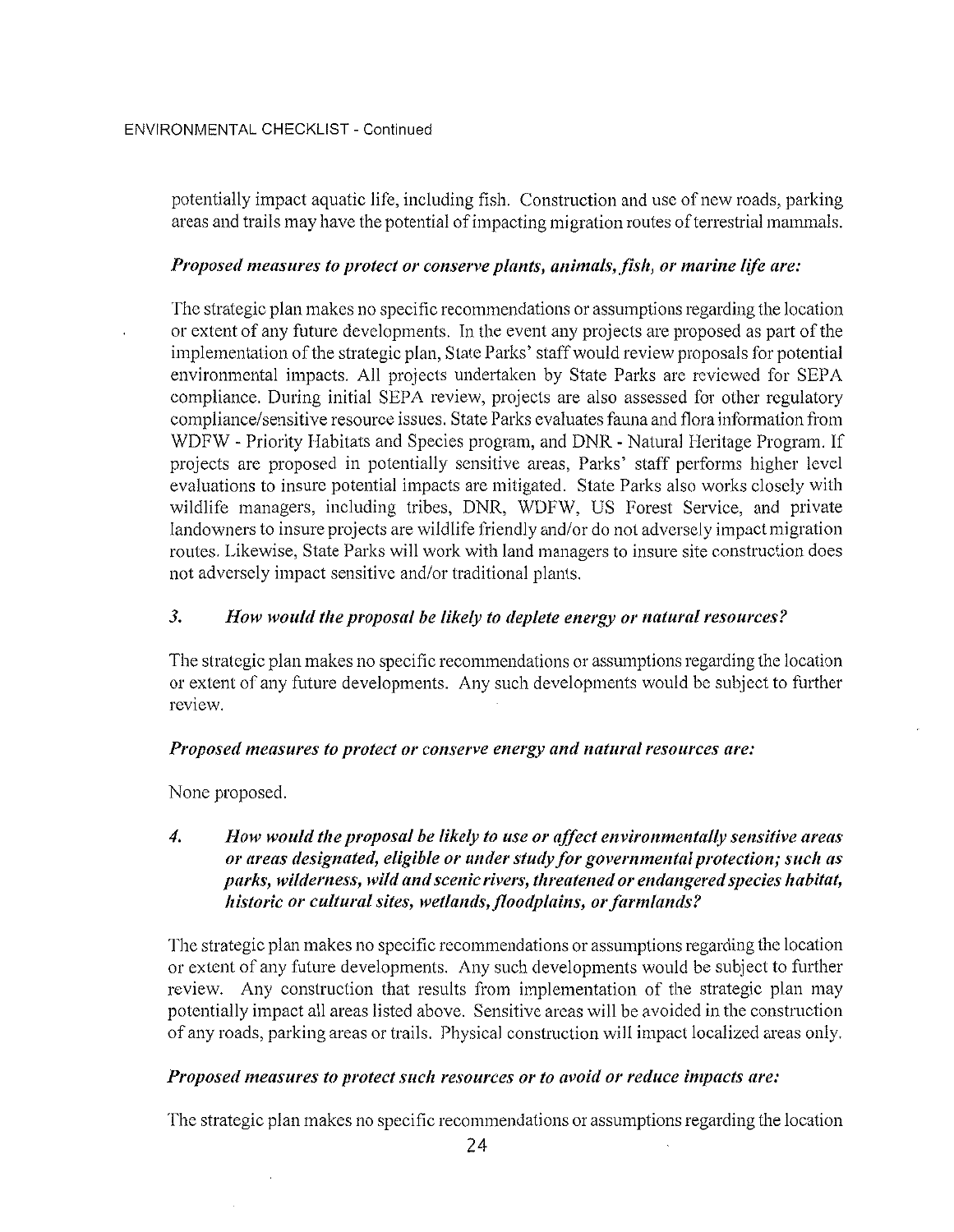or extent of any future developments. Any developments that might result from implementation of the strategic plan would be subject to further review. Impacts will be identifred during review by State Parks' Environmental Program on a case by case basis. Parks' staff will work with WDFW, DNR, private land owners, and the U.S. Forest Service, to insure project impacts to flora and fauna are avoided and/or mitigated. Environmental Program will provide archaeology and historic integrity review and will work with the Office of Archaeology and Historic Preservation and affected tribes to avoid and/or mitigate impacts to historic or cultural sites. Environmental Program will review proposals for compliance with policies set forth in RCW 79.72.050, Scenic Rivers System, as they relate to visual coridors. Staff will also work with local jurisdictions with regulatory authority over critical areas, floodplains and farmlands to insure impacts from projects are avoided and/or mitigated.

## 5. How would the proposal be likely to affect land and shoreline use, including whether it would allow or encourage land or shoreline uses incompatible with existìng plans?

The strategic plan makes no specific recommendations or assumptions regarding the location or extent of any future developments. Any such developments would be subject to further review. Any proposed project resulting from implementation of the strategic plan will not allow or encourage shoreline uses currently identified as incompatible under any existing plans.

### Proposed measures to avoid or reduce shoreline and land use impacts are:

The strategic plan makes no specific recommendations or assumptions regarding the location or extent of any future developments. Any such developments would be subject to further review. State Parks will work with neighbors, local governments and other public and private land managers to insure shoreline and land use impacts are minimized for any project that might result from implementation of the proposed strategic plan.

# $6.$  How would the proposal be likely to increase demands on transportation or public servìces and utílíties?

The strategic plan makes no specific recommendations or assumptions regarding the location or extent of any future developments. Any such developments would be subject to further review. Implementation of the strategic plan may increase public recreational access opportunities in areas of reliable snow accumulation, which could increase motor vehicle traffic on certain roads and highways.

# Proposed measures to reduce or respond to such demand(s) are:

None.